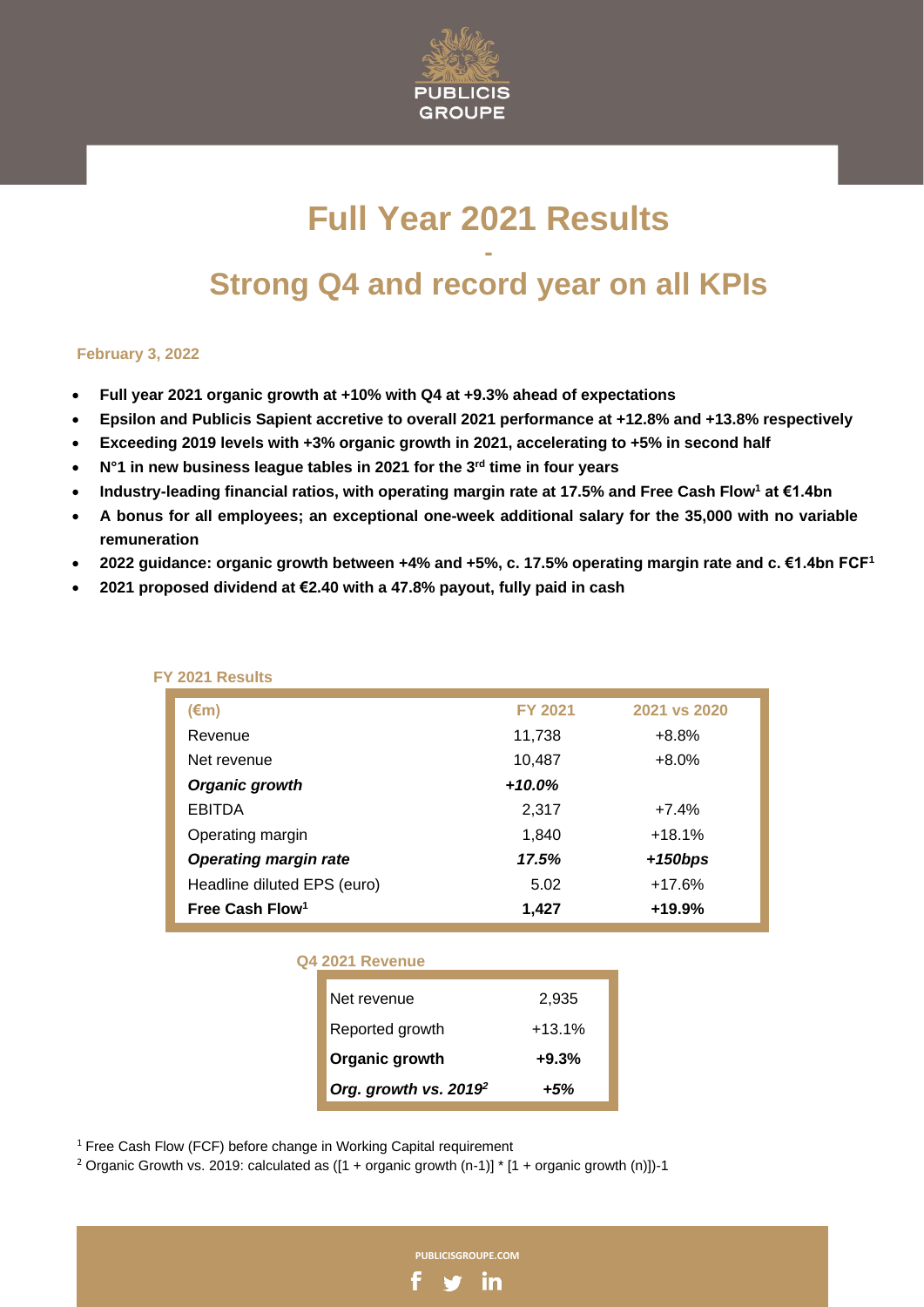

Arthur Sadoun, Chairman and CEO of Publicis Groupe:

*"In 2021, Publicis published record numbers and exceeded 2019 levels across all of its KPIs.*

*We delivered +10% full year organic growth, with Q4 at +9.3%, above expectations, and a strong performance across all of our regions.*

*Both Epsilon and Publicis Sapient were accretive to our full year growth, at +12.8% and +13.8%* respectively, as we were in a position to capture the structural shifts in the industry towards first-party *data management, digital media, commerce, and business transformation.*

*Looking at our performance on a two-year basis, we exceeded 2019 levels faster and more strongly than* expected, at 3% growth for the full year that accelerated to 5% in the second half. The U.S., where our *model is the most advanced, was a strong contributor to this performance, growing +8% versus 2019.*

*We also continued to post industry-leading financial ratios in 2021, with our operating margin rate at* 17.5% and a free cash flow at 1.4 billion euros. With this, we are in a position to propose a dividend of *2.40 euros, corresponding to a payout of 47.8%.*

2021 was a record year not just financially, but also commercially. For the third time in the past four *years, we topped the New Business rankings as league tables placed us well-ahead of the pack, with* landmark wins including Stellantis, Walmart, and Meta, to name just a few. We also started 2022 on a *high note, with the win of McDonald's U.S.*

*We are emerging from the pandemic as a stronger company, and a better one. The progress we have made across our Environmental, Social and Governance strategy is setting a clear industry standard.* Our combined efforts on this front have led to Publicis topping the rankings for our sector with 8 out of *10 leading ESG ratings agencies.*

I'd like to thank our clients for their partnership and everyone at Publicis for their dedication since the beginning of the crisis. In recognition of their outstanding efforts, everybody who has been with us for the past 24 months and beyond will receive a bonus this year. This includes the 35,000 who do not have any *variable remuneration and will receive an additional week's salary.*

Now, when it comes to 2022, we have three clear priorities: leveraging our unique assets in data and *technology for all of our clients; giving our people more opportunity to progress, with unprecedented experiences like Work Your World; and delivering growth that is both profitable and responsible.*

Our overall dynamic, driven by the strength of our model and new business wins means that we aim to deliver organic growth between 4% and 5% in 2022, with an operating margin and free cash flow at the *same record levels as in 2021, circa 17.5% and 1.4 billion euros respectively."*

*\* \**

*\**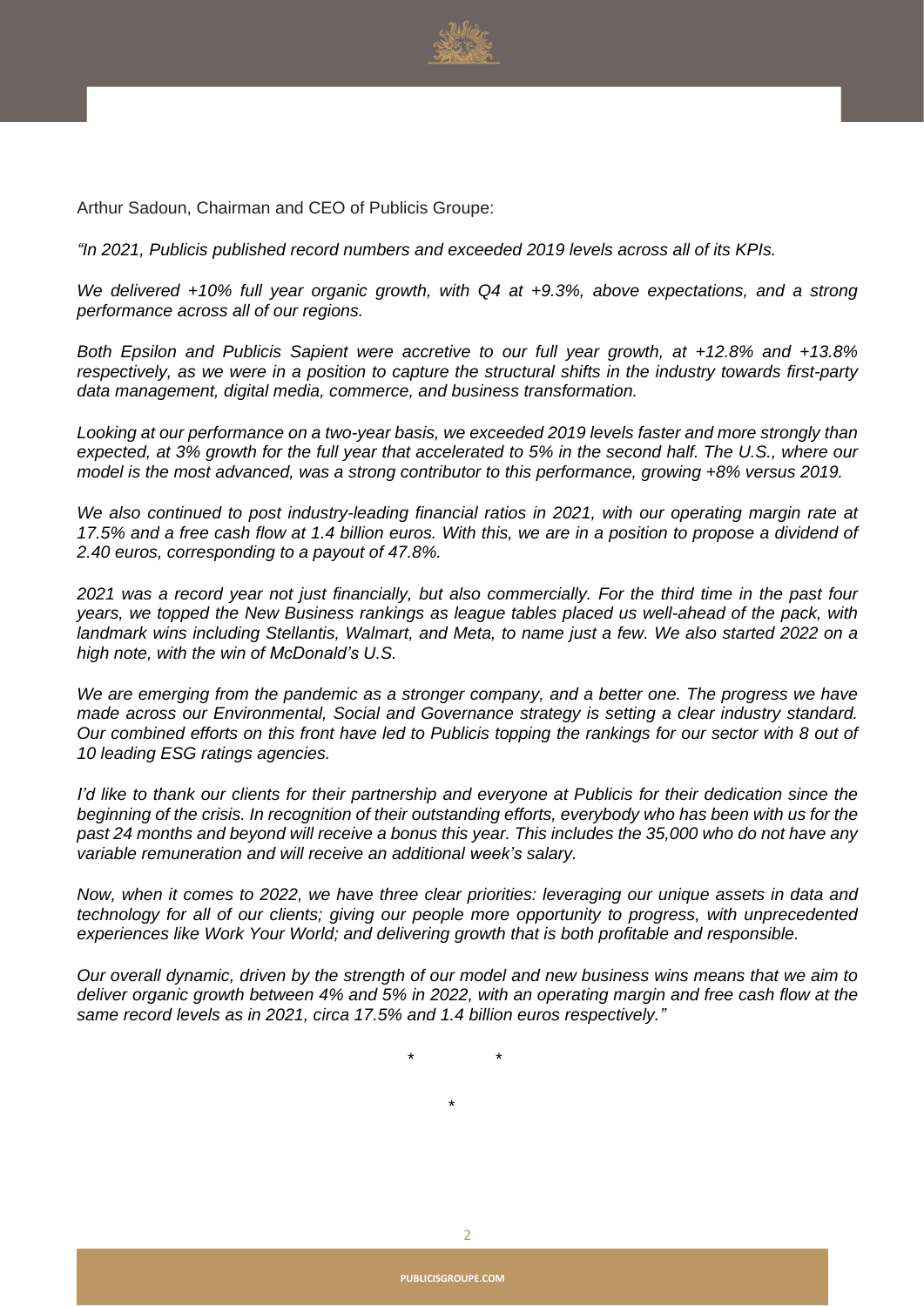

**Publicis Groupe's Supervisory Board met on February 2, 2022, under the chairmanship of Maurice Lévy, to examine the 2021 annual accounts presented by Arthur Sadoun, CEO and Chairman of the Management Board.**

#### **KEY FIGURES**

| EUR million, except per-share data and percentages               | FY 2021       | FY 2020       | 2021<br>vs 2020 |
|------------------------------------------------------------------|---------------|---------------|-----------------|
| Data from the Income Statement and Cash flow<br><b>Statement</b> |               |               |                 |
| Net revenue                                                      | 10,487        | 9,712         | $+8.0%$         |
| Pass-through revenue                                             | 1,251         | 1,076         | $+16.3%$        |
| Revenue                                                          | 11,738        | 10,788        | $+8.8%$         |
| <b>EBITDA</b>                                                    | 2,317         | 2,158         | $+7.4%$         |
| % of Net revenue                                                 | 22.1%         | 22.2%         | flat            |
| Operating margin                                                 | 1,840         | 1,558         | $+18.1%$        |
| % of Net revenue                                                 | 17.5%         | 16.0%         | $+150bps$       |
| Operating income                                                 | 1,434         | 983           | +45.9%          |
| Net income attributable to the Groupe                            | 1,027         | 576           | +78.3%          |
| Earnings Per Share (EPS)                                         | 4.13          | 2.40          | $+72.1%$        |
| Headline diluted EPS (1)                                         | 5,02          | 4.27          | $+17.6%$        |
| Dividend per share (2)                                           | 2.40          | 2.00          | $+20.0%$        |
| Free Cash Flow before change in working capital requirements     | 1,427         | 1,190         | +19.9%          |
| Data from the Balance Sheet                                      | Dec. 31, 2021 | Dec. 31, 2020 |                 |
| Total assets                                                     | 32,846        | 30,161        |                 |
| Groupe share of Shareholders' equity                             | 8,588         | 7,182         |                 |
| Net debt (net cash)                                              | 76            | 833           |                 |

(1) Net income attributable to the Groupe, after elimination of impairment charges, amortization of intangibles arising on acquisitions, the main capital gains (or losses) on disposals, change in the fair value of financial assets, the revaluation of earn-out costs, divided by the average number of shares on a diluted basis

(2) To be proposed to the shareholders at the AGM of May 25, 2022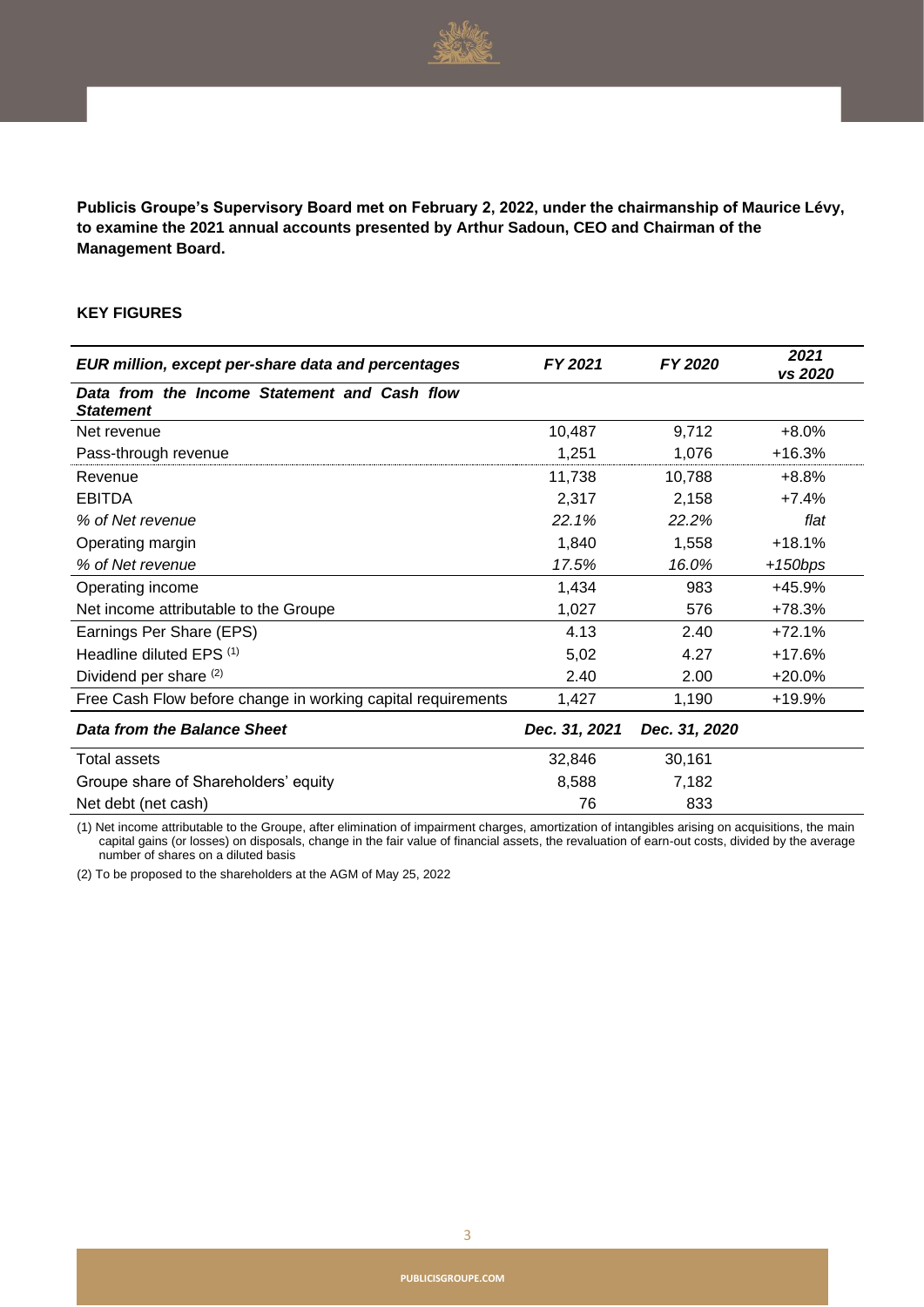

#### **NET REVENUE IN FY 2021**

Publicis Groupe's net revenue for the full year 2021 was 10,487 million euros, up by 8.0% compared to 9,712 million euros in 2020. Exchange rate variations over the period have a negative impact of 191 million euros. Acquisitions (net of disposals) have a contribution of 18 million euros on net revenue.

Organic growth was +10.0% in FY 2021 compared to 2020. Compared to 2019, this implies organic growth of +3%, accelerating in H2 at +5% after +1% in H1. All regions continued to recover and posted strong growth.

2021 was a year of rebound after a year 2020 deeply impacted by the Covid-19 pandemic, but the Groupe was able to recover faster and more strongly than expected as its unique model allowed to capture the structural shifts in the industry towards first-party data management, digital media, commerce, and business transformation. This was particularly visible through the rise in organic growth at Publicis Sapient and Epsilon globally, at +13.8% and +12.8% respectively, both accretive to the Groupe performance.



#### *Breakdown of FY 2021 net revenue by sector*

Based on 3,574 clients representing 91% of the Groupe's net revenue.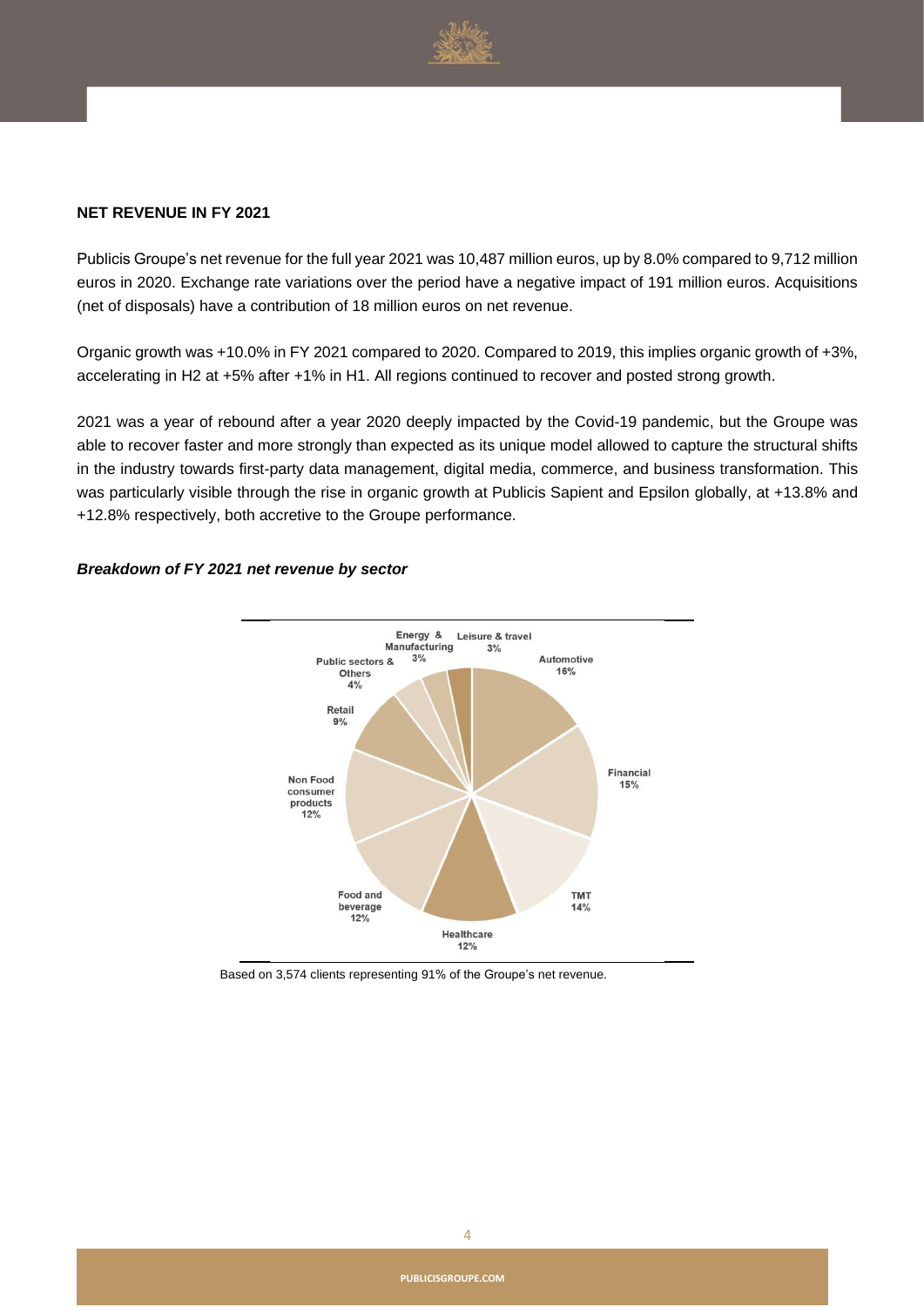

| <b>EUR</b>           | Net revenue |         | <b>Reported</b> | Organic  | Org. growth |  |
|----------------------|-------------|---------|-----------------|----------|-------------|--|
| million              | FY 2021     | FY 2020 | growth          | growth   | vs. 2019    |  |
| North America        | 6,368       | 5,997   | $+6.2%$         | $+9.7%$  | $+7%$       |  |
| Europe               | 2,534       | 2,278   | $+11.2%$        | $+9.6%$  | $-4%$       |  |
| Asia Pacific         | 1,038       | 932     | $+11.4%$        | $+10.3%$ | $+3%$       |  |
| Middle East & Africa | 304         | 275     | $+10.5%$        | $+11.9%$ | $-1\%$      |  |
| Latin America        | 243         | 230     | $+5.7%$         | $+16.8%$ | $+1\%$      |  |
| <b>Total</b>         | 10,487      | 9,712   | $+8.0%$         | $+10.0%$ | $+3%$       |  |

#### *Breakdown of FY 2021 net revenue by region*

In North America, growth was +6.2% on a reported basis. On an organic basis, the region grew +9.7% versus 2020 (+7% compared to 2019). The U.S. was up +9.8% and Canada +6.1% organically.

Net revenue in Europe grew +11.2% on a reported basis and +9.6% on an organic basis (-4% compared to 2019). In this context, the United Kingdom posted organic growth of +4.9% in 2021. France was up +15.5% and Germany +7.7% on an organic basis. Excluding the impact of Publicis Groupe specific outdoor media activities and the Drugstore, organic growth was +11.7% in France and +8.6% in Europe.

Asia Pacific grew +11.4% on a reported basis and 10.3% on an organic basis (+3% compared to 2019). China organic growth was +10.3%.

The Middle East and Africa region was up +10.5% on a reported basis and +11.9% organically (-1% compared to 2019). In Latin America, reported growth at +5.7% while organic growth was +16.8% (+1% compared to 2019).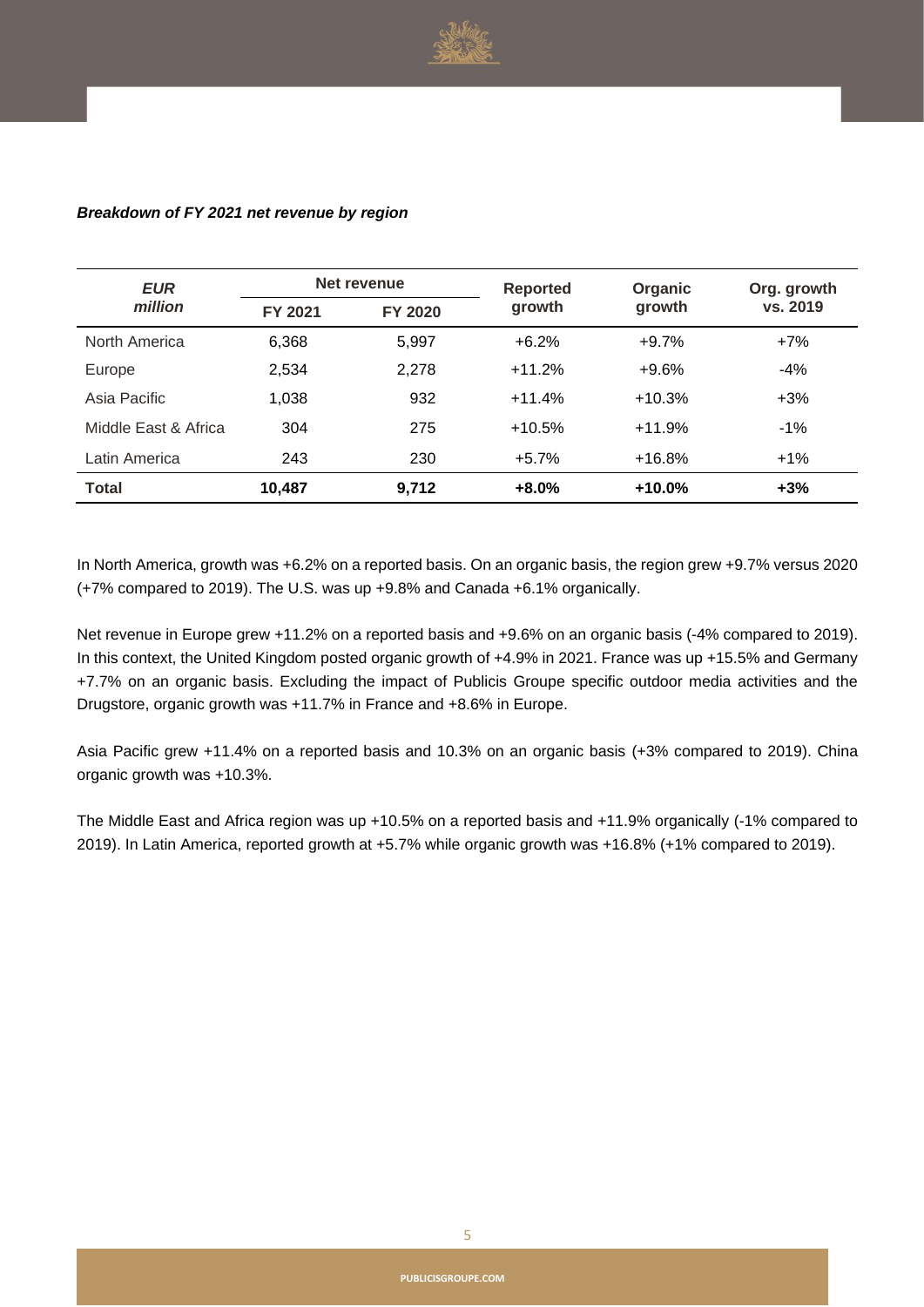

#### **NET REVENUE IN Q4 2021**

Publicis Groupe's net revenue in Q4 2021 was 2,935 million euros compared to 2,595 million euros in Q4 2020, up +13.1%. Exchange rate variations had an 81 million euros positive impact. The acquisitions (net of disposals) were a positive 10 million euros impact to net revenue in Q4 2021.

Organic growth was +9.3% in Q4 2021, ahead of the Groupe's upgraded guidance in October. Organic growth compared to Q4 2019 was +5%.

| <b>EUR</b><br>million | Net revenue |         | <b>Reported</b> | Organic  | Org. growth |
|-----------------------|-------------|---------|-----------------|----------|-------------|
|                       | Q4 2021     | Q4 2020 | growth          | growth   | vs. 2019    |
| North America         | 1,734       | 1,530   | $+13.3%$        | $+8.7%$  | $+9%$       |
| Europe                | 720         | 643     | $+12.0%$        | $+8.7%$  | $-1%$       |
| Asia Pacific          | 302         | 268     | $+12.7%$        | $+9.2%$  | flat        |
| Middle East & Africa  | 94          | 78      | $+20.5%$        | $+15.3%$ | $+1%$       |
| Latin America         | 85          | 76      | $+11.8%$        | $+22.6%$ | $+9%$       |
| <b>Total</b>          | 2.935       | 2,595   | $+13.1%$        | $+9.3%$  | $+5%$       |

#### *Breakdown of Q4 2021 Net revenue by region*

North America posted a +13.3% reported growth. The region grew +8.7% organically (+9% compared to Q4 2019). The U.S. grew in line with the region, at +8.7% organic, with Publicis Sapient at +22%, benefitting from both new business and expansion of existing clients. Media posted a good performance, both in traditional and digital, while creative activities continued to improve sequentially, with production business growing double-digit. Epsilon grew +6% despite lower activity related to U.S. car dealership business and despite a tough comparable base in Q4 2020. Publicis Health grew double-digit for the 7<sup>th</sup> quarter in a row.

In Europe, Q4 reported growth was +12.0%. Organic growth was +8.7% (-1% compared to Q4 2019). The U.K. was up +6.5% organically, France +11.5% and Germany +5.0%. Excluding outdoor media activities and the Drugstore, France grew +4.1% and Europe grew +6.7%.

In Asia Pacific, organic growth was +9.2% (reported growth was +12.7%) and Q4 was flat compared to Q4 2019, driven by strong China business (+17.1%) and Publicis Sapient activities in Thailand and Australia.

Middle East and Africa grew +15.3% on an organic basis (+20.5% reported) thanks to strong Publicis Sapient expansion in the region. Latin America grew by 22.6% on an organic basis and +11.8% on a reported basis, driven by strong business in Brazil and Mexico.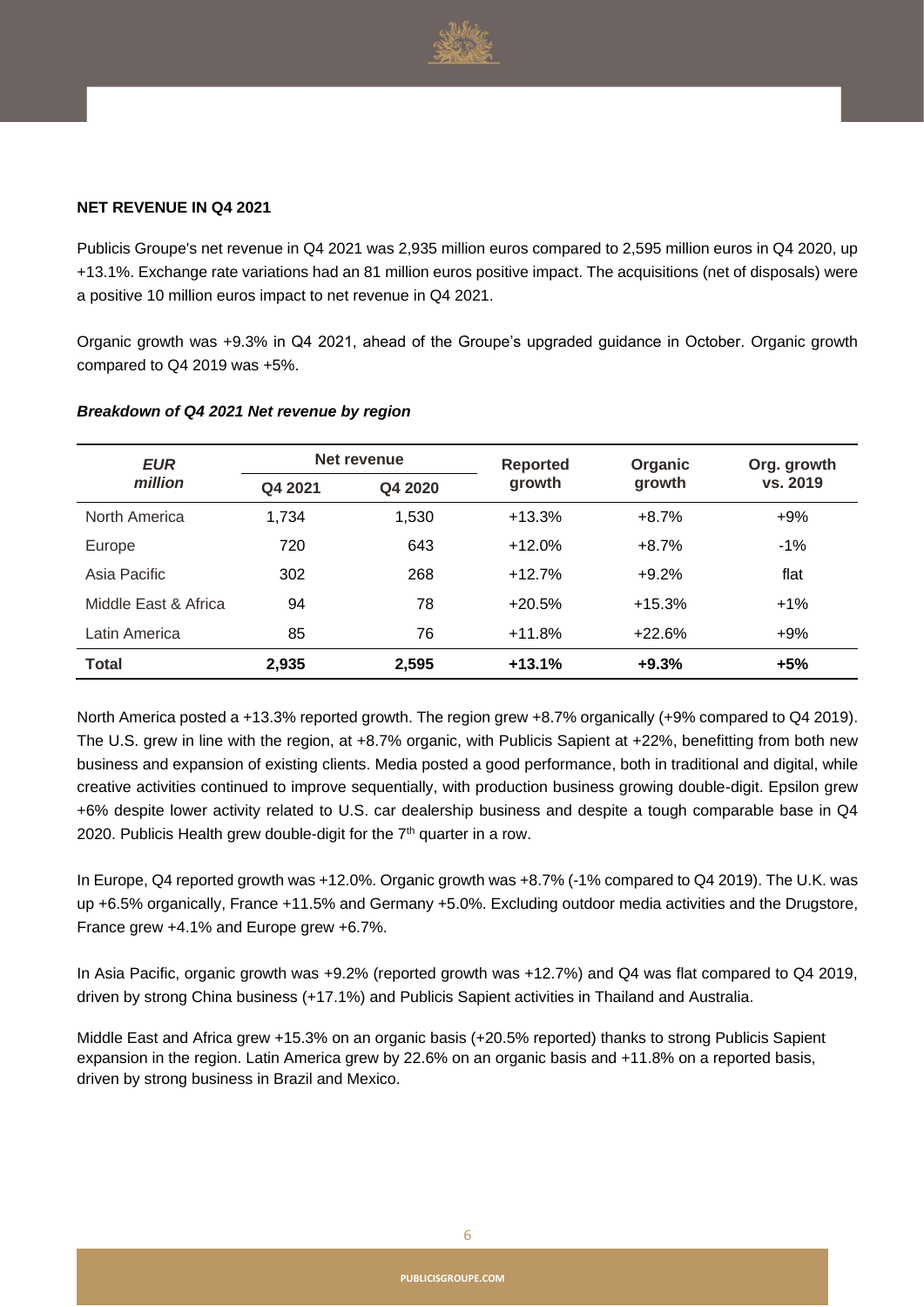

#### **ANALYSIS OF FY 2021 KEY FIGURES**

#### **Income Statement**

EBITDA amounted to 2,317 million euros in 2021, compared to 2,158 million euros in 2020, up by 7.4%. EBITDA is 22.1% as a percentage of net revenue (compared to 22.2% in 2020).

- Personnel costs totaled 6,639 million euros in 2021, up by 6.4% from 6,242 million euros in 2020. As a percentage of net revenue, the personnel expenses represented 63.3% in 2021, compared to 64.3% in 2020. Fixed personnel costs were 5,729 million euros representing 54.6% of net revenue versus 56.2% in 2020. The cost of freelancers rose by 114 million euros in 2021, representing 392 million euros. Restructuring costs reached 53 million euros, significantly lower than 2022 levels at 175 million euros, as expected.
- Other operating costs (excluding depreciation & amortization) amounted to 2,782 million euros, compared to 2,388 million euros in 2020. This represents 26.5% of net revenue compared to 24.6% in 2020. This includes a rise in cost of sales for 129 million euros, mainly driven by the extension of a couple of large outdoor engagements for a short-term period. The related cost was accounted directly in other operating expenses rather than as a right of use and lease liability. This increase was partly offset by a decline in other G&A, notably in travel expenses, that decreased by 21 million euros year-on-year versus 2020.

Depreciation and amortization expense was 477 million euros in 2021, down by 123 million euros compared to 2020. This decrease largely reflects the impact of the short-term contracts described above in other operating expenses.

The operating margin amounted to 1,840 million euros, up by 18.1% compared to 2020. This represents a margin rate of 17.5%, up by 150 basis points from 16.0% in 2020.

Operating margin rates were 19.9% in North America, 15.8% in Europe, 12.8% in Asia-Pacific, 12.3% in Latin America and 2.0% in the Middle East Africa region.

Amortization of intangibles arising from acquisitions totaled 256 million euro in 2021, down from 339 million euro in 2020. Impairment losses amounted to 122 million euros, essentially related to the real estate consolidation plan "All in One", which leads to a reduction in the number of sites, while allowing better collaboration between the teams. In 2020, impairment losses were 241 million euros (of which 226 million euros related to real estate plan "All in One"). In addition, net non-current income is negative at 28 million euros in 2021, compared to a positive of 5 million euros in 2020.

Operating income totalled 1,434 million euros in 2021, after 983 million euros in 2020.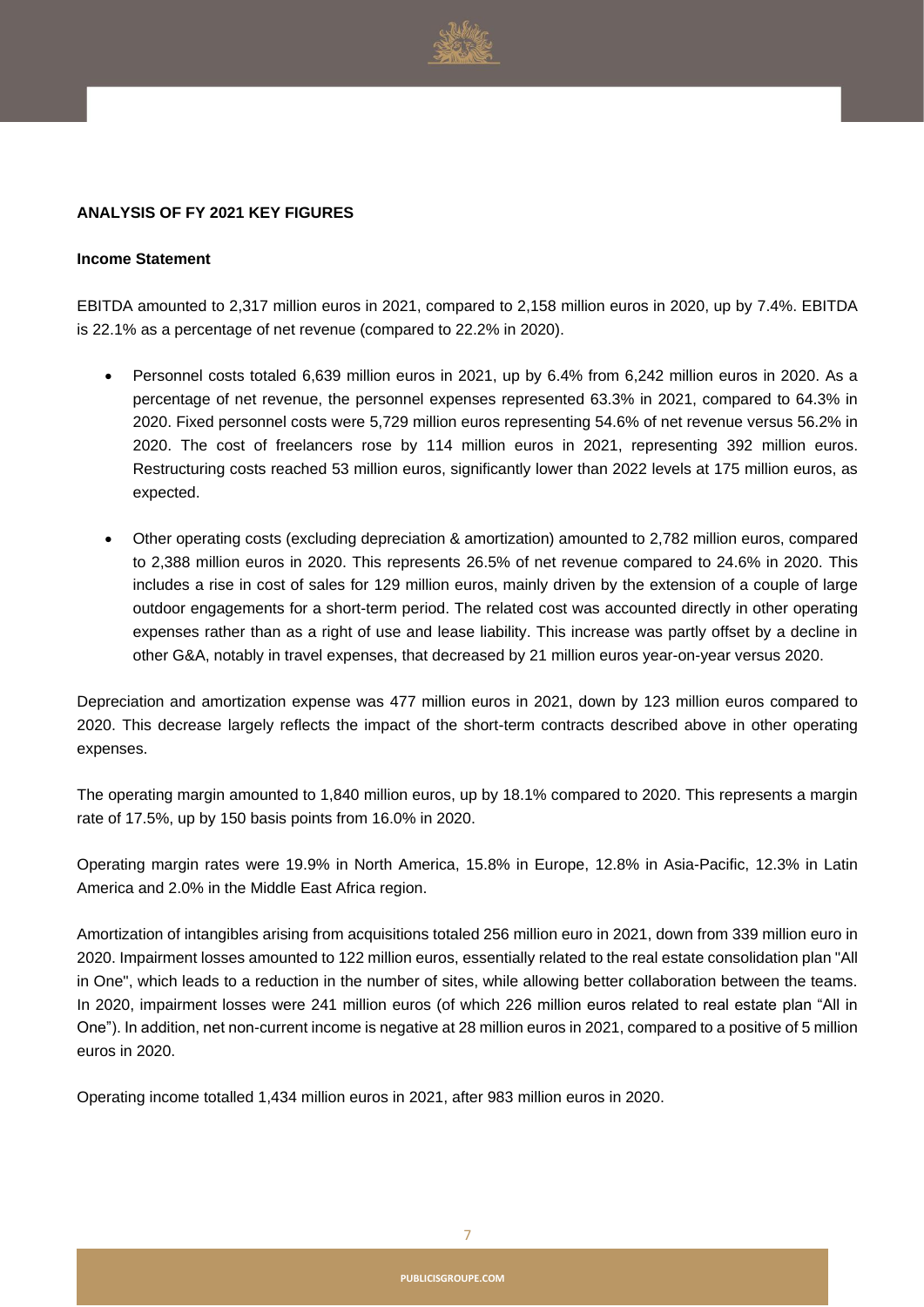

The financial result, comprising the cost of net financial debt and other financial charges and income, is an expense of 118 million euros in 2021 compared to an expense of 198 million euros last year. The net expense on net financial debt was 85 million euros in 2021, including a 102 million euros interest expense on gross debt related to Epsilon's and Sapient's acquisitions. In 2020, it was a charge of 103 million euros (excluding a 16 million euro charge related to an anticipated unwinding of cross currency swaps). Other financial income and expenses in 2021 were a charge of 33 million euros, including 70 million euros of interest on lease obligations and other 42 million euros in income from the fair value remeasurement of Mutual Funds. Other financial income and expenses were a charge of 95 million euros in 2020, notably composed by 77 million euros interest on lease liabilities, and a 16 million euros charge related to an anticipated unwinding of cross currency swaps.

The revaluation of earn-out payments amounted to a gain of 27 million euros, compared to a loss of 17 million euros at end-2020.

The tax charge is 307 million euros, corresponding to an effective tax rate of 23.4% in 2021. This compared to 196 million euros in 2020 that corresponded to an effective tax rate of 24.7%.

The share in profit of associates was negligible and compared to a loss of 1 million euros in 2020.

Minority interests were an income of 9 million euros in Groupe results in 2021 compared to an loss of 5 million in the previous year.

Overall, net income attributable to the Groupe was 1,027 million euros as of December 31, 2021, compared to 576 million euros as of December 31, 2020.

#### **Free Cash Flow**

| <b>EUR million</b>                                   | FY 2021 | <b>FY 2020</b> |
|------------------------------------------------------|---------|----------------|
| <b>EBITDA</b>                                        | 2.317   | 2,158          |
| Financial interest paid (net)                        | (80)    | (113)          |
| Repayment of lease liabilities and related interests | (365)   | (461)          |
| Tax paid                                             | (362)   | (293)          |
| Other                                                | 53      | 54             |
| Cash Flow from operations before change in WCR       | 1,563   | 1,345          |
| Investments in fixed assets (net)                    | (136)   | (155)          |
| Free cash-flow before changes in WCR                 | 1.427   | 1,190          |

The Groupe's free cash flow, before change in working capital requirements, equals to 1,427 million euros, up by 19.9% compared to 2020. Financial interest paid, which mostly include interests on the acquisition debt of Epsilon, amounts to 80 million euros, down by 33 million euros. Tax paid amounts to 362 million euros, rising by 69 million euros, compared to 293 million euros in 2020. Net investments in fixed assets amounts to 136 million euros, decreasing by 19 million euros compared to 155 million euros in 2020.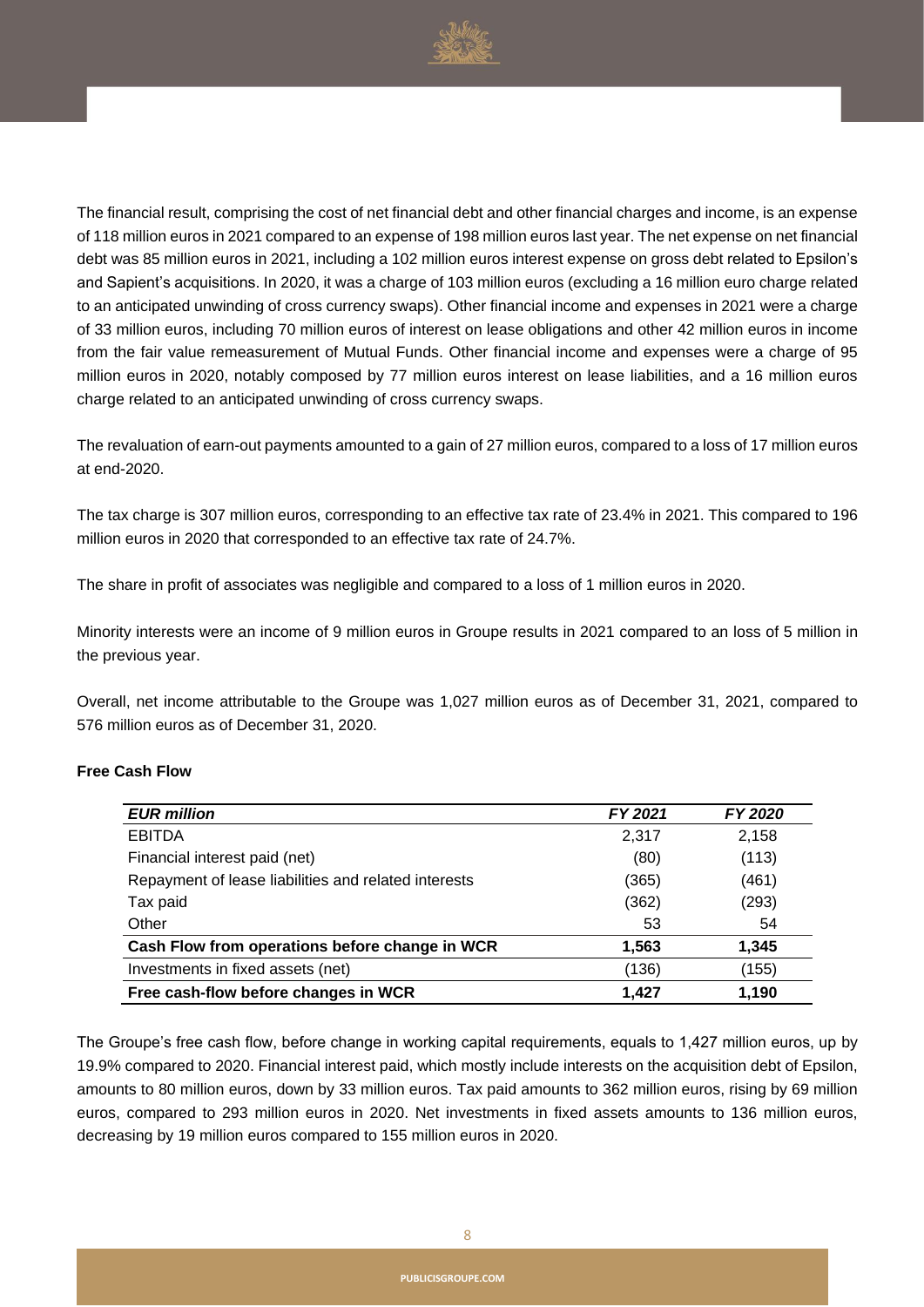

#### **Net debt**

Net financial debt amounted to 76 million euros as of December 31, 2021 compared to 833 million euros as of December 31, 2020. The Groupe's average net debt in 2021 amounted to 1,530 million euros compared to 3,286 million euros in 2020.

#### **ACQUISITIONS AND DISPOSALS**

**On July 15, 2021**, Publicis announced the acquisition of CitrusAd, a software as a service (SaaS) platform optimizing brands marketing performances directly within retailer websites. CitrusAd's onsite expertise complemented with Epsilon's offsite retail media offering, both powered by the CORE ID, uniquely positions Publicis Groupe to lead the new generation of identity-led retail media, with transparent measurement validated by transaction. The acquisition of CitrusAd was finalized on 1 September 2021. In a fast-growing retail media channel set to double in the next 5 years from c. \$30bn annually already, this acquisition will enable Publicis Groupe clients to accelerate their growth in this dynamic channel, give them full visibility on the consolidated performance of their media investments and an unparalleled access to highly-qualified first-party data from retailers, equipping them for a cookieless world.

**On July 9, 2021,** Publicis Groupe finalised the acquisition of Boomerang in Benelux, boosting its dynamic creativity and content offering for local and global clients. Boomerang's unparalleled skillset strengthens the Groupe's global production model, in particular at Le Pub, and helps establishes a centre of global excellence for Dynamic Creativity, based in the Netherlands.

**On December 15, 2021**, Publicis announced the launch of SCB Tech X, a joint venture between Publicis Sapient and Siam Commercial Bank (SCB), creating one of the largest fintech entities in Southeast Asia. The joint venture, which will start out with 1,200 employees collectively, will be held 60% by SCB and 40% by Publicis Sapient. SCB Tech X is a true cloud native, industry-leading platform-as-a-service business that will serve clients throughout Southeast Asia, at a time when digital payments are predicted to exceed US\$1 trillion in transaction value by 2025 in Southeast Asia. SCB Tech X provides not only innovative banking services (such as loan products and checking and savings accounts), but also non-banking services (such as food delivery, health and wellness content and online travel booking) to commercial institutions and consumers throughout the region.

**In December 2021,** Publicis Health finalised the acquisition of BBK Worldwide, a full-service R&D marketing firm and a global leader in clinical trial experience (CTE). BBK enables biotech and pharmaceutical customers to accelerate R&D programs, driving research forward through the unique integration of patient-centric services and proprietary technology, complementing Publicis Health's existing CTE capabilities.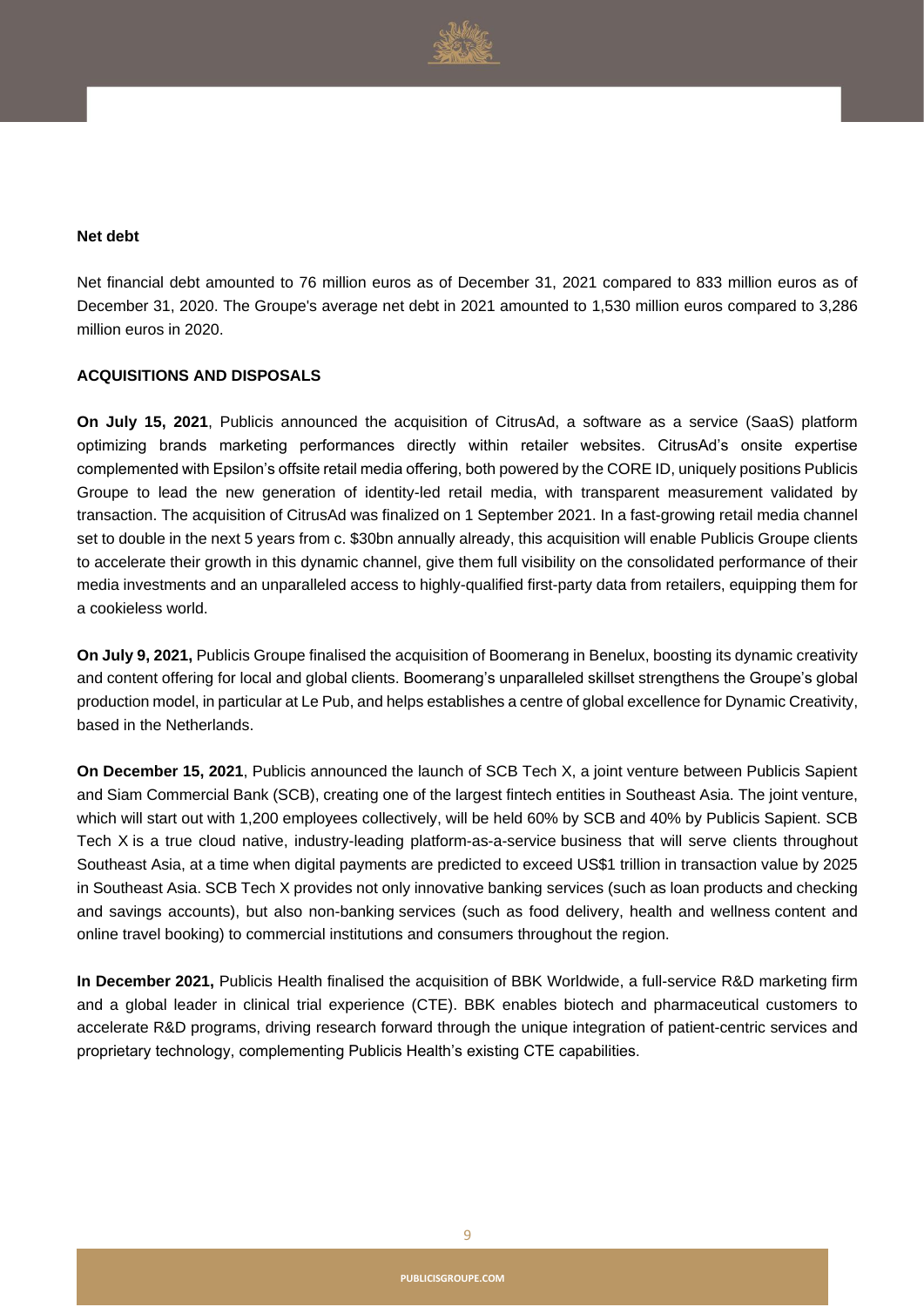

#### **POST CLOSING EVENTS**

**On January 5, 2022,** Publicis announced the acquisition of Tremend, one of the fastest-growing and largest independent software engineering companies in Central and Eastern Europe. Tremend currently reaches 60 million of its clients' end users with its proven technology and will serve as the newest global delivery center for Publicis Sapient, expanding its Digital Business Transformation capabilities. Based in Bucharest, Romania, Tremend was founded in 2005 by Ioan Cocan and Marius Hanganu, and serves a large and diverse client base that includes companies such as Carrefour, ING and Orange. With over 16 years of experience in product engineering, Tremend has 650 strong software engineering talent across high demand skills. The transaction remains subject to customary approvals by the relevant competition authority.

#### **OUTLOOK**

For the full year 2022, the Groupe aims at delivering organic growth between 4% and 5%, assuming no major deterioration in the global health situation. This is a sequential improvement versus the two-year growth rate of 3% achieved in 2021, driven by the strength of the Groupe's model and business wins, in a positive environment for advertising and business transformation. The Groupe anticipates Q1 2022 organic growth to be slightly above the full year guidance range, given a more favorable comparable base in Q1 last year.

The Groupe expects to reach in 2022 the same record levels achieved in 2021 for both its operating margin rate and free cash flow before change in working capital. This means an operating margin rate at circa 17.5% and free cash flow at circa 1.4 billion euros, while the Groupe continues to invest in talent and leverage its efficient structures to absorb the impact of inflation.

#### **CASH ALLOCATION**

Based on its strong operating and cash performance, the Groupe has set its cash allocation for 2022:

- Upgrade in the Groupe dividend policy to a 45% to 50% payout ratio versus circa 45% previously. For 2021, the Groupe will submit a €2.40 dividend per share (corresponding to a 47.8% payout) to the vote of its shareholders at its next AGM in May 2022.
- Removal of the scrip dividend option in order to stabilize the number of shares in circulation. As a consequence, 2021 dividend will be fully paid in cash.
- Step up in the bolt-on acquisition strategy, allocating between €400-600 million, versus €200-300 million in 2021, to continue strengthening data and tech capabilities.
- Continued deleveraging, with an objective of circa €1 billion average net debt in 2022.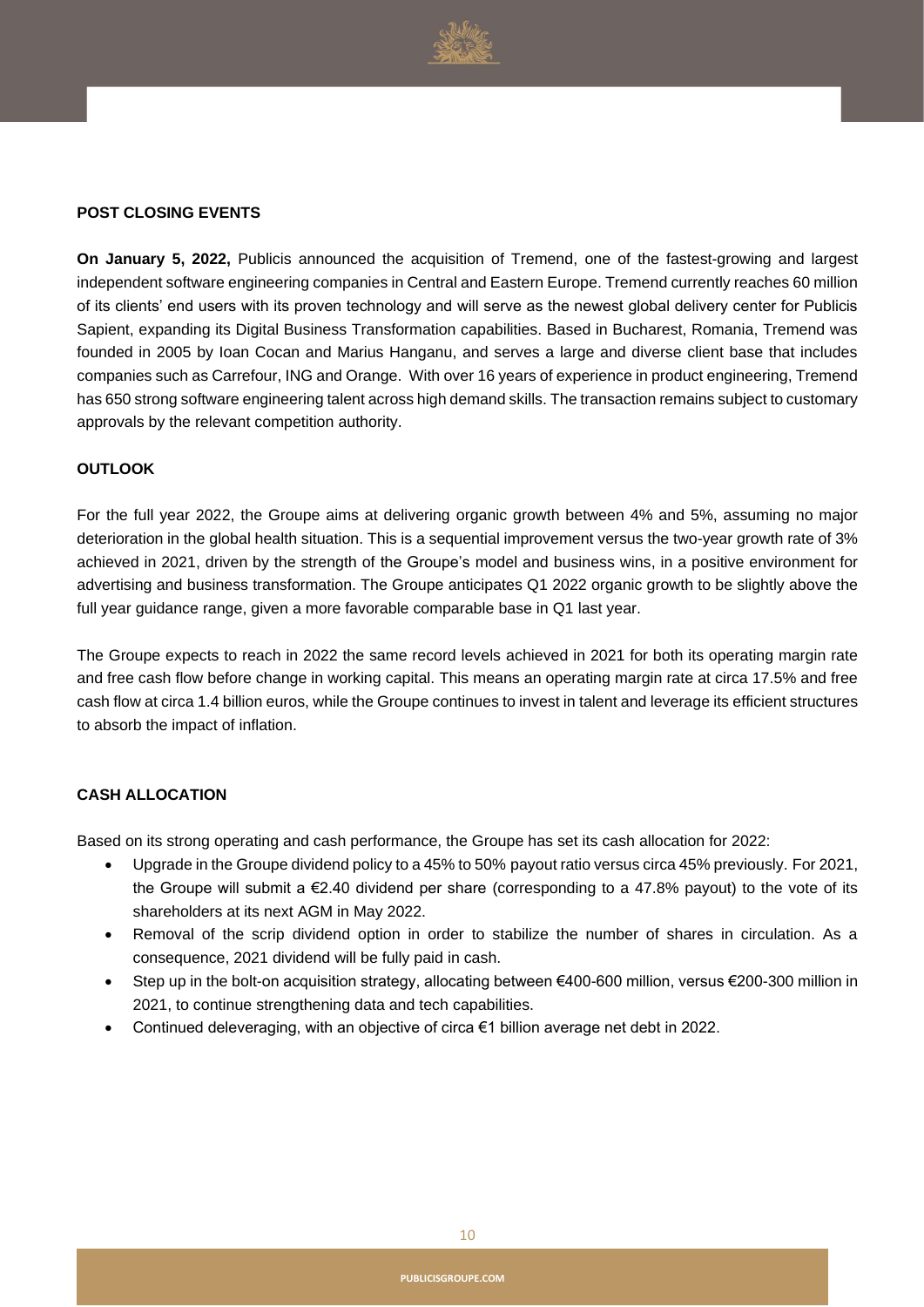

#### **ESG**

The actions undertaken by the Groupe in terms of ESG are bearing fruit, as shown by the external ESG assessments, which have improved significantly: Publicis Groupe is the sector leader according to eight of the main agencies.

As the Covid-19 pandemic continued, protecting all Groupe employees by following the health instructions of each country remained the number one priority throughout the year. Depending on the local situation, the vast majority of the Groupe's employees remained in working-from-home mode, sometimes alternating with periods of return to the office. The offices remained partially open to allow meetings with clients when possible. Working from home is still used in many countries at the beginning of 2022.

The HR and Talent teams have continued to expand the employee support program, with more solutions to deal with physical and mental fatigue. These services use *Employees' Assistance Programs* (EAPs) that cover medical issues (free and facilitated consultation with doctors or specialists, etc.) and issues of well-being and fitness. The programs have been enhanced in several countries and remain accessible to all employees (for themselves and their families). Particular attention has been paid to mental health in order to help employees suffering from isolation, in all countries.

As an extension of the work carried out in 2020 on the Future of Work, and in response to the needs as expressed by our teams, the Groupe has launched its internal Work Your World program, which is operational from the beginning of 2022. Employees are given the opportunity to work for six weeks in a country or city of their choice where the Groupe has offices, giving them a new cultural experience. Work Your World has been very well received by the teams.

In terms of training, new programs conducted with partners and third-party experts have been added to the Marcel Classes catalog, with more than 30,000 modules available online 7/7. Marcel has played a key role in supporting employees, with the platform now hosting several dynamic internal communities.

For the second year in a row, the Viva La Difference internal seminar brought together virtually all the Groupe's employees in December 2021 to take stock of this singular year and to look ahead to 2022. More than 40,000 employees logged on to follow the 3 days on Marcel, with live sessions from Paris and New York. The seminar was an opportunity to discuss various topics, including the Groupe's ESG challenges, with a particular focus as in 2020 on diversity, equity and inclusion issues. The beginnings of the Once & For All Coalition focusing on media in favour of underrepresented population groups were presented. Projects that reduce the carbon footprint of client projects or help clients better manage their environmental impacts were shared. Creative work was honoured with the presentation of the Cannes Do Awards to reward the best campaigns selected by a employee vote. This seminar was also an opportunity to listen to the testimonies of clients and partners, and to involve future generations of leaders. It was followed by a day of internal round-table discussions in order to answer at greater length all the questions from employees that could not be addressed during the seminar.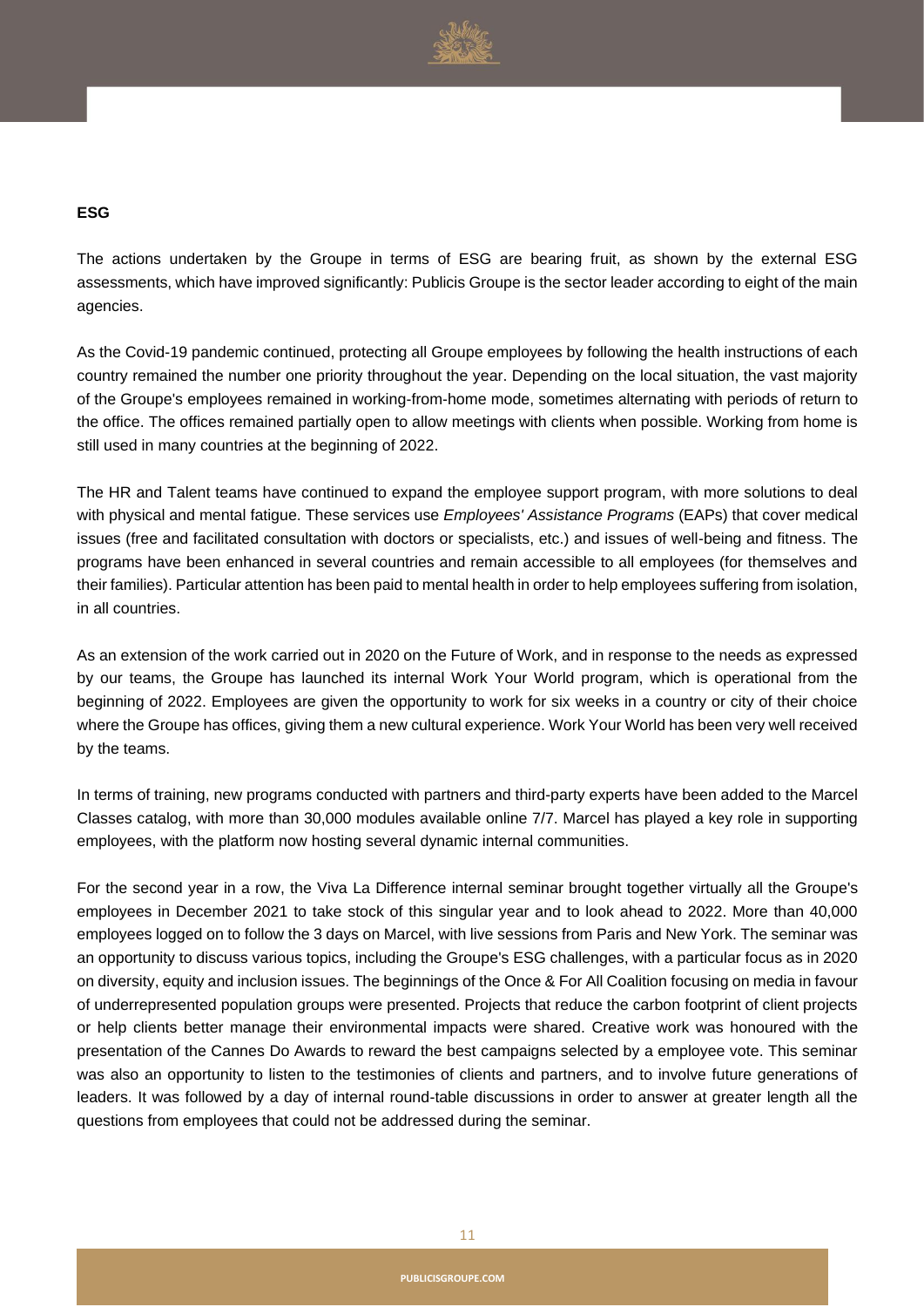

Actions continued in 2021 around the Groupe's three ESG priorities:

- 1. **Diversity, equity and inclusion**: in the U.S., the U.K., France, India and many other countries, various programs to facilitate the recruitment of more diverse profiles have continued. The Groupe's objective of 45% women in key leadership positions by 2025 is progressing, with the milestone of 41% reached by 2021. The *Global Meeting* of the *Women's Forum for the Economy and the Society* took place in November in a hybrid format, with three days of virtual sessions, bringing together more than 15,000 participants from 115 countries, and a fourth day at the Carrousel du Louvre in Paris physically bringing together nearly 1,000 participants, including around 100 young people aged 18 to 25. In the context of the pandemic, with women from all over the world at the forefront of the protection of all, the speeches highlighted the urgent need to build a much more equitable world because the economic and social contribution of women is vital for sustainable growth. In the fight for social justice, the Groupe has further strengthened its commitment to young people who are far from our businesses with several programs, such as the *MCTP* for the 14<sup>th</sup> year in the U.S., Open *Apprenticeship* in the United Kingdom and *Publicis Track* in France.
- 2. The changed context and the prominence of inclusion and sustainability issues are prompting the Groupe's agencies, each in its own field, to innovate and offer its clients more **responsible, inclusive and sustainable marketing**. To support these changes, agencies are making progress in many countries, such as France, where Publicis France has maintained its position as the leading network of agencies with the "Active CSR" label awarded by the French industry association (AACC) in partnership with AFNOR, with 12 agencies certified.

Business ethics and compliance have remained central in order to maintain high standards in various areas such as mandatory annual training on anti-corruption, and data protection and security in particular. The vast majority of the teams *(Group Security Office)* are ISO 27001 certified and together with the GDPO teams *(Group Data Protection Office)*, the Groupe has been rated 961/1000 by Cybervadis, i.e. in the top 1% of companies. The internal Janus Code of Ethics distributed to all employees has been completely updated to reflect the Groupe's new organization.

3. In the **fight against climate change**, the Groupe is pursuing its objectives validated by the Science Based Targets Initiative (SBTi) beyond the carbon neutrality expected before 2030 *(near term)*. The Groupe remains aligned with the Paris Agreement and the 1.5° scenario. The action plan is based on the drastic reduction by 50% of all impacts for scopes 1+2+3, the use of 100% renewable energy from direct sources before 2030 and, as a last resort, the use of carbon offsetting for unavoidable impacts only. The proprietary tool for assessing the impact of client campaigns and projects, A.L.I.C.E (*Advertising Limiting Impacts & Carbon Emissions*), has begun to be used with several major clients, enabling them to prioritize less impactful solutions in their communications projects. The Groupe's objective of 100% renewable energy by 2030 is progressing with the 2021 milestone reached at +8%.

The CSR actions of the Groupe and its agencies are publicly accessible in the CSR section of the Groupe's website and the data is summarized in the CSR Smart Data section.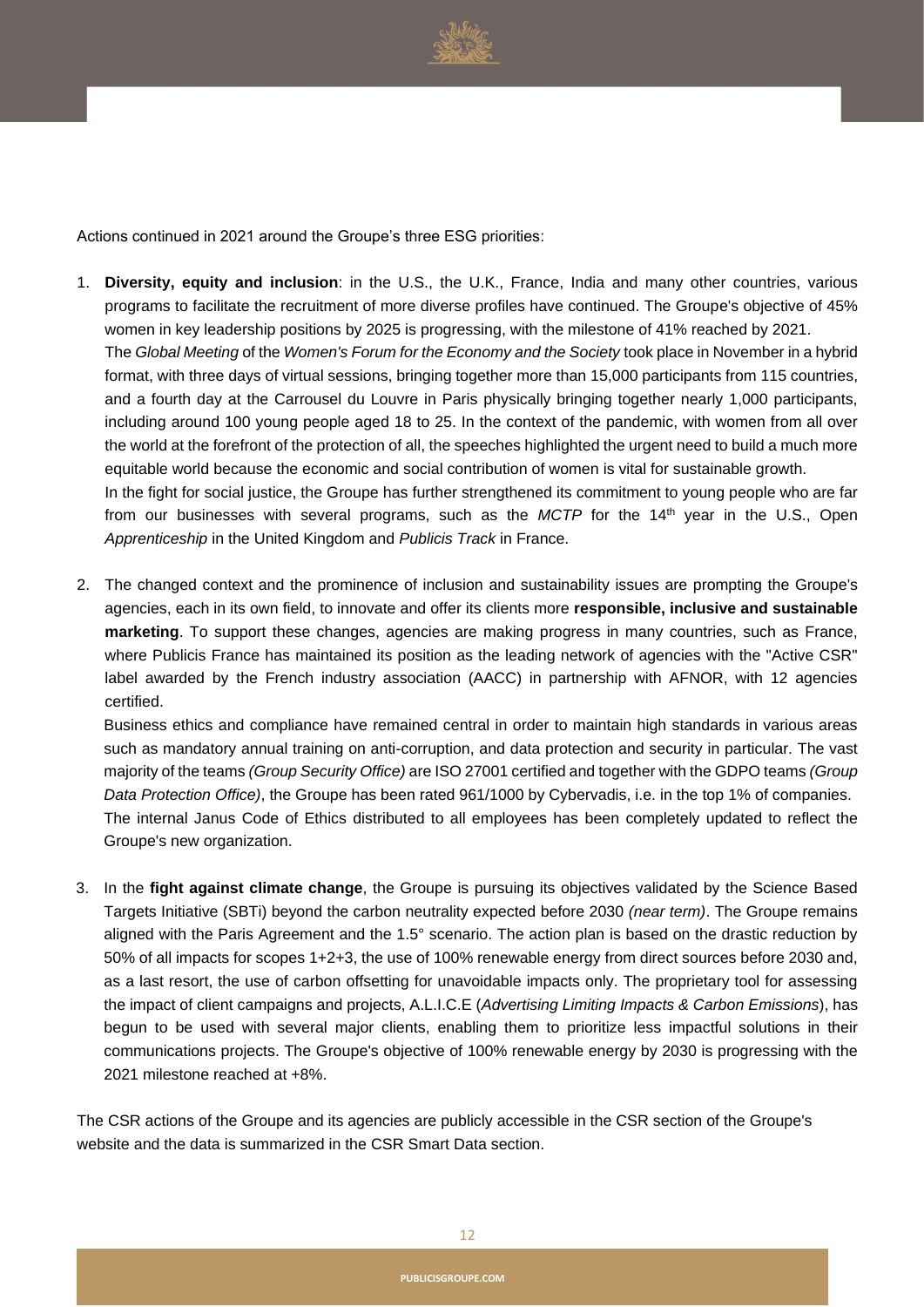

#### **NEW BUSINESS**

#### **EUROPE**

Pandora AS (Technology), Polestar Performance AB (Technology), Nomad Foods (Media), La Poste (Creative), Société des Produits Nestlé (Technology), Daimler (Technology), Unilever (Technology), PMU (Technology), TUI Group (Creative), Groupe Casino (Creative), SNCF (Creative), FNPCA - ARTISANAT (Creative), Procter & Gamble (Creative), Etihad Airways (Media), Sephora (Data), April (Technology), ABBVIE (Creative), France Télévisions (Data), Izneo (Media), Enedis (Creative), G-Star (Creative), Zava (Technology), Comic Relief (Creative), Brown Forman (Media), Vinted (Media), DocMorris N.V. (Media), Reckitt Benckiser (Media), Media-Saturn-Holding GmbH (Creative), Raiffeisen Switzerland (Creative), AFD (Creative), Sisley Paris (Data), Cilevel Partners (Data), Carrefour (Data), Fnac Darty (Data), Engie (Data), Printemps (Data), Adecco (Creative), KOMO (Media), Peek & Cloppenburg KG (Digital), British Heart Foundation (Creative), Lindt (Media), CNPA (Creative), Erhard (Creative), EvCon (Creative), Maty (Creative), BNIC (Creative), Niantic (Digital), DP World PLC (Media), Primark (Media), AVK (Creative), Thales Group (Creative), Getin Bank (Media), Inserm (Media), Arterium (Creative), Nestlé (Media), Hormel Foods VI (Design), Gojo Industries VI (Design), kärEON Performance Media (Creative), DSM (Health), Jazz (Health), AXA (Creative), Premier Inn (Creative), Vision Express (Creative), Getir (Influence), Nintendo (Influence), SEGRO (Creative), Grant Thornton (Sustainability consultancy), LEGO (Sustainability consultancy), Land Securities (Sustainability consultancy), Purmo (Sustainability), Revolut (Creative), Makuake (Creative), Biogen (Health), Roche (Health), Pfizer (Health), Novartis (Health), P&G Pampers (Sustainability consultancy), Puma (Influence), Beiersdorf Nivea, Elastoplast and Eucerin (Creative and Sustainability consultancy), Beko (Sustainability consultancy), Mondelez Trident (Creative), Coty MaxFactor (Creative), Essity Tork (Digital), Kellogg Company (Digital), Smythson (Creative), Citeo (Creative), Strenger Holding GmbH (Creative), Royal Canin (Health), Rivadouce (Creative), Fédération des Promoteurs Immobiliers (Influence), Raimondi Cranes (Creative), Gilead Sciences (Influence), Feu Vert (Media), Ewopharma (Creative), B&B Hotels (Creative), FPI (Creative), Ferrero (Media), RTE (Digital Media & Influence), Ribena (Creative), Lloyds Banking Group (Media), ZPG Limited (Media), Hall Of Fame & Mobilize - Groupe Renault (Digital), Kingfisher (Media), LEO Pharma (Creative), Atlantic French Society of Thermal Development (Media), Siemens (Creative), Mahou-San Miguel Group (Media), L'Oréal (Media & Digital), Henkel (Media), Bonduelle Group (Media)

#### **NORTH AMERICA**

Loblaw Digital (Technology), Verizon Wireless Digital (Technology), Mercedes-Benz USA (Technology), National Cancer Institute (Technology), Academy Sports & Outdoors (Technology), Comcast Corporation (Technology), The Depository Trust & Clearing Corp (Technology), Fiat Chrysler Automobiles (Technology), Sally Beauty (Media), AB InBev (Data), Inspire Brands (Media, Creative, Commerce), Samsung (Creative), Alcohol and Gaming Commission of Ontario (Creative), Unilever (Creative), Vanguard (Media), JM Smucker (Creative), Procter & Gamble (Creative), Hut 8 Bitcoin Mining (Creative), Mercedes-Benz (Creative), MacDonald, Dettwiler and Associates Inc (Creative), American Family & The General (Media), Humana (Media), Sony Interactive Entertainment (Creative), Region of Peel (Creative), Infiniti (Creative), National Ovarian Cancer Coalition Inc. (Digital), Zoetis (Digital), Belcorp (Media), Coventry Direct (Digital), Mission Lane (Digital), Marriott International (Technology), Mackenzie Investments (Creative), Goodfood Market Corp (Creative), Binge Corporation (Creative), Ritual Co (Creative), Greater Toronto Airports Authority (Creative), Addaday Intelligent Technologies LLC (Digital), Wisk Aero (Creative), Grupo Bimbo (Creative), Facebook (Creative), The Campbell Soup Company (Creative), ESPN (Creative), Arup Group Limited (Data), Motorola Solutions (Creative), Fairlife (Commerce), Estee Lauder (Digital), BestReviews (Creative), Nexight (Influence), The Coca-Cola Company (Influence), Talbots (Media), Planet Fitness (Creative, Media, Data), Walmart (Media), TD Bank (Media), Autozone (Media), AAA Life Insurance Company (Media), U.S. Consumer Product Safety Commission (Technology), Torstar Corporation (Influence), CVS Health (Creative), Pacaso (Creative), McDonald's (Media)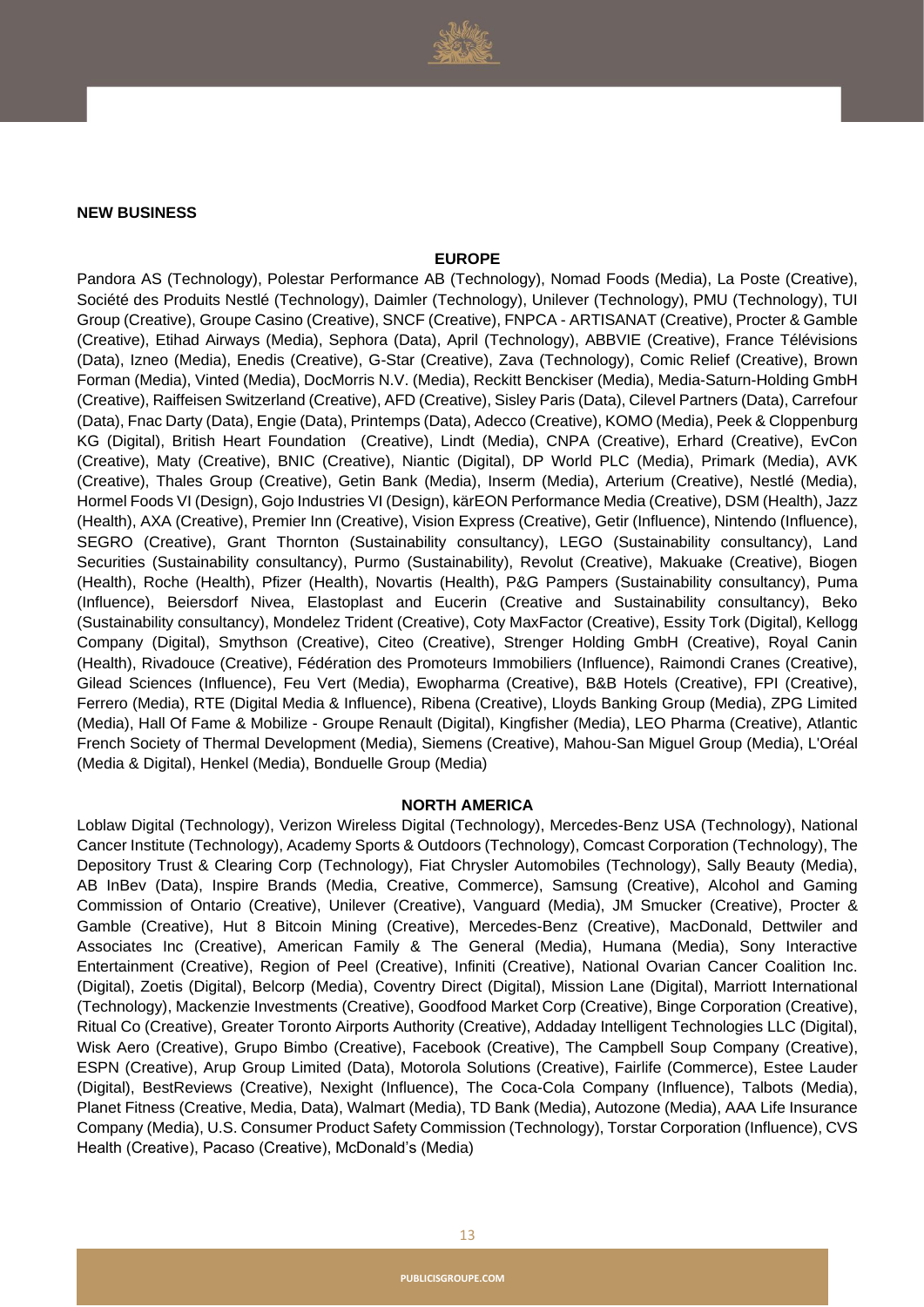

#### **ASIA PACIFIC/MEA**

Garena Online (Creative), PRC - Martell (Creative), L'Oréal (Creative, Media, Production), Yili (Creative), Yinlu (Creative), Capital Foods (Creative), Diageo (Creative), Yinlu (Creative), Others (Creative), Ecco (Creative), AXA (Creative), Samsung (Digital & Creative), Penang South Island (Power of One), Spotify (Creative), AMC (Creative), Mercedes-Benz (Creative), meitav Content (Production), Medgulf (Creative), Essilor (Creative), Nestlé Total (Wyeth) (Power of One), Sephora (Creative), Toyota Motor Corporation (Creative, Media, Data), Disney Studios / Disney + (Media), Disney + (Creative), DBS (Media), Great Eastern (Creative), Pet Culture Group Pty Limited (Media), Estee Lauder (Commerce), Ontex (Creative), Others (Creative), GSK (Creative), Godrej Pro Clean (Creative), MamaEarth (Media), Danone (Commerce), Thai Oil PCL (Creative), AB InBev (Creative), J&J (Commerce), Disney+ SEA (Media), Expedia (Creative), Wing (Creative), Lazada (Creative), SAIC R-Car (Creative), STB (Media), Israel Railways (Creative), Vivo (Creative), Pechoin (Creative), E carX (Creative), Exxon (Creative), Karaca (Media), NPCI (Creative), Insourcing (Production), Kalpataru Builders (Creative), Mavi (Creative), Hyatt (Media), Tiger Brands (Creative), Arrow Electronics brit(Digital), Infiniti (Creative), Aier eye hospital (Creative), Hikvision (Creative), KRAFTON Creative), Mayo (Creative), SAIC Volkswagen (Creative), Zhiji Motors (Creative), Procter & Gamble (Creative), Nestlé (Creative & Media), VSA Health & Wellness Pvt. Ltd (Commerce), Beiersdorf (Commerce), SVW (Creative), IM Car (Creative), Neom (Media), Li Auto (Creative), Turkish Airlines (Power of One), Big Ticket (Creative), Jindal Steel & Power Limited - Jindal Panther (Creative), Totole (Creative), Edrington (Media), Bang & Olufsen (Commerce), Meitav Dash (Data), Bank Hapoalim (Power of One), Budweiser (Creative), PT Heinz ABC Indonesia (Creative), Daimler AG (Creative), Rejoice (Creative), Chips Ahoy (Production), VS (Production), Whoo (Creative), LIXIL (Creative), WNS (Creative), IKEA (Media & Production), AB InBev (Creative), Mercedes-Benz (Data), Snooze (Creative), Diageo (Commerce), Australian Red Cross Lifeblood (Creative), FIFA (Creative), The Walt Disney Company (Creative), OnePlus (Creative), Voyages Indigenous Tourism Australia (Media), Bega Cheese (Media), SKII (Creative), Daxing Airport (Creative), HomePlus (Power of One), Harbin Beer (Creative), Wildlife Reserve Singapore (Media), Visa (Creative & Digital), Unicharm-Sofy (Digital), Ausnutria milk (Creative), Diageo (Power of One), Wei Chaun Foods Corporation (Creative), VW - DAS WELT Auto (Creative), Ferrero (Media), Johnson & Johnson (Commerce & Digital), Westpac (Media), Energy (Creative), Landmark (Media), NEC (Media), Mini Cooper (Creative), Vodacom (Commerce), Royal Comission for Al Ula (Media), Yili Baby Milk (Creative), Dubai Winners (Media), DuBuy (Media), MarsWrigly (Commerce), MOC Jinan century advantage (Creative), DMCC Phase 2 (Technology), Subway (Media), Bing Jiang Group (Digital), New Economic Development Bureau of Chengdu Hi-tech Industrial Development Zone (Commerce)

#### **LATAM**

Grupo SURA (Data), Banco Bradesco (Creative), Citigroup (Creative & Production), Pfizer (Creative), Astrazeneca (Creative), Compania Nacional de Chocolates de Peru S.A. (Creative), Visa (Creative & Media), Grupo Nutresa (Creative), Mercedes-Benz (Creative), Heineken (Creative), PepsiCo (Creative & Digital), Grupo Bimbo (Creative), Procter & Gamble (Creative & Data), Abastece ai (Creative), Tiger (Creative), Ypê (Creative), Enjoei (Creative), Gavilon (Creative), Nissan Motor Corporation (Creative), Merck Sharp & Dohme Corp. (Creative), Civica Pay (Creative & Media), Merck & Co (Creative), TikTok (Media), Groupe Renault (Media), Shopee (Media), Bacio di Latte (Media), Alpina (Creative & Media), Toyota Motor Corporation (Creative & Digital), PAE (Media), Lwart (Creative, Media, Data), Governo do Estado de Sao Paulo (Media), Grupo SURA (Creative), Lindt (Media), Gold Data Live (Media & Creative), Salinas Elektra (Media & Creative), Moderna Alimentos (Creative), Telcel (Media), Grupo Carso SAB de CV (Media), The Coca-Cola Company (Creative)

#### **GLOBAL**

Nissan Motor Corporation – Infiniti (Creative), Stellantis (Media), Vinted (Media), Humana (Media), Tik Tok (Creative), Meta (Media), Kärcher (Creative, Production, Media), Eli Lilly (Media)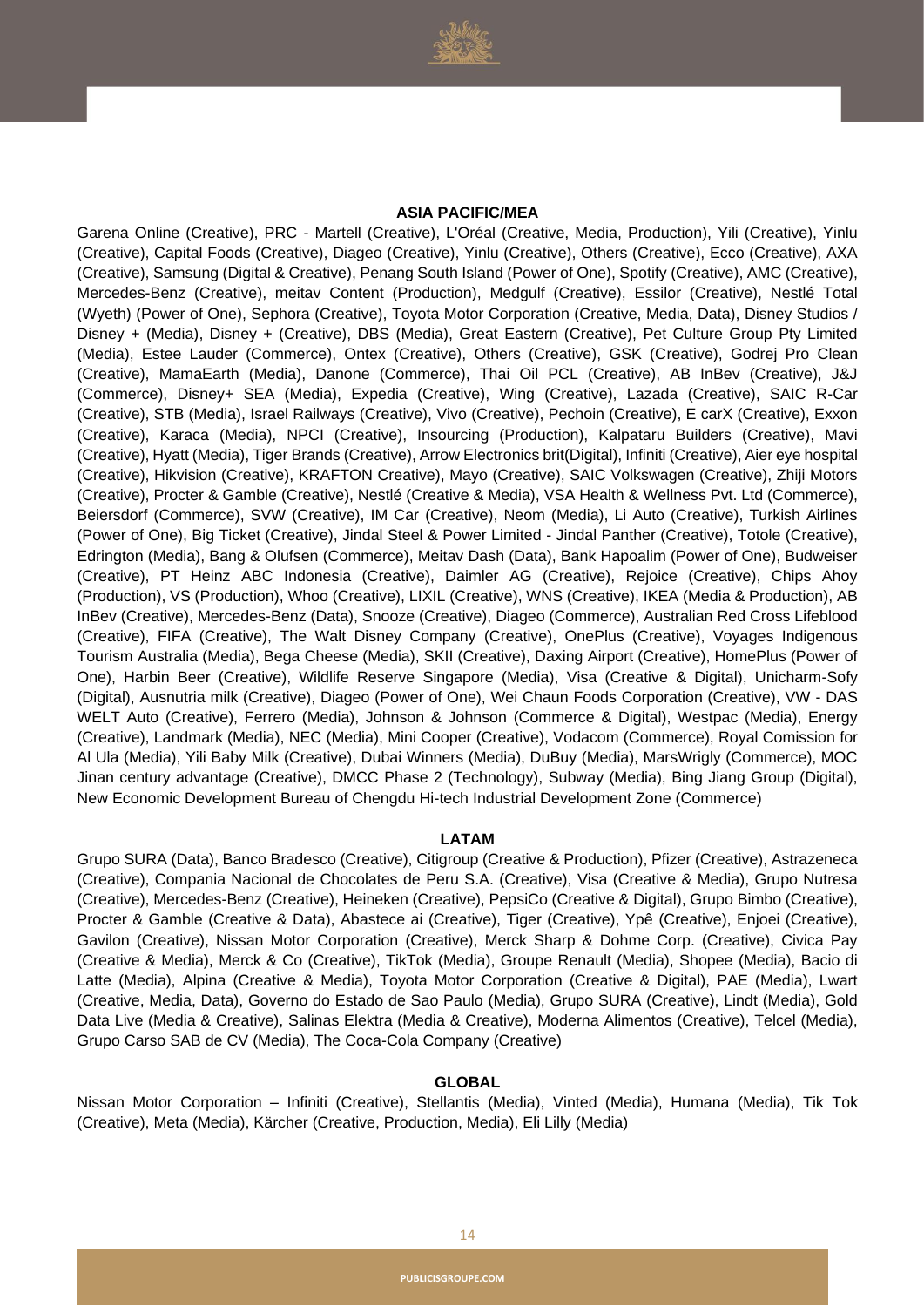

#### **Disclaimer**

Certain information contained in this document, other than historical information, may constitute forward-looking statements or unaudited financial forecasts. These forward-looking statements and forecasts are subject to risks and uncertainties that could cause actual results to differ materially from those projected. These forward-looking statements and forecasts are presented at the date of this document and, other than as required by applicable law, Publicis Groupe does not assume any obligation to update them to reflect new information or events or for any other reason. Publicis Groupe urges you to carefully consider the risk factors that may affect its business, as set out in the Universal Registration Document filed with the French Autorité des Marchés Financiers (AMF) and which is available on the website of Publicis Groupe [\(www.publicisgroupe.com\)](http://www.publicisgroupe.com/), including an unfavorable economic climate, a highly competitive industry, risks related to disruption in the advertising and communication sector, risks related to employees, the possibility that our clients could seek to terminate their contracts with us on short notice, risks of IT system failures and cybercrime, risks associated with mergers and acquisitions, risks associated with the confidentiality of personal data, risks of litigation, governmental, legal and arbitration proceedings, risks associated with the Groupe's financial rating and exposure to liquidity risks.

#### **About Publicis Groupe - The Power of One**

Publicis Groupe [Euronext Paris FR0000130577, CAC 40] is a global leader in communication. The Groupe is positioned at every step of the value chain, from consulting to execution, combining marketing transformation and digital business transformation. Publicis Groupe is a privileged partner in its clients' transformation to enhance personalization at scale. The Groupe relies on ten expertise concentrated within four main activities: Communication, Media, Data and Technology. Through a unified and fluid organization, its clients have a facilitated access to all its expertise in every market. Present in over 100 countries, Publicis Groupe employs around 80,000 professionals.

*[www.publicisgroupe.com](http://www.publicisgroupe.com/) | Twitter:@PublicisGroupe | Facebook | LinkedIn [| YouTube](http://www.youtube.com/user/PublicisGroupe) | Viva la Difference!*

#### **Contacts Publicis Groupe**

Delphine Stricker Alessandra Girolami Corporate Communications Investor Relations

+ 33 (0)6 38 81 40 00 + 33 (0)1 44 43 77 88

delphine.stricker@publicisgroupe.com alessandra.girolami@publicisgroupe.com Clémence Vermersch Investor Relations + 33 (0)1 44 43 72 17 clemence.vermersch@publicisgroupe.com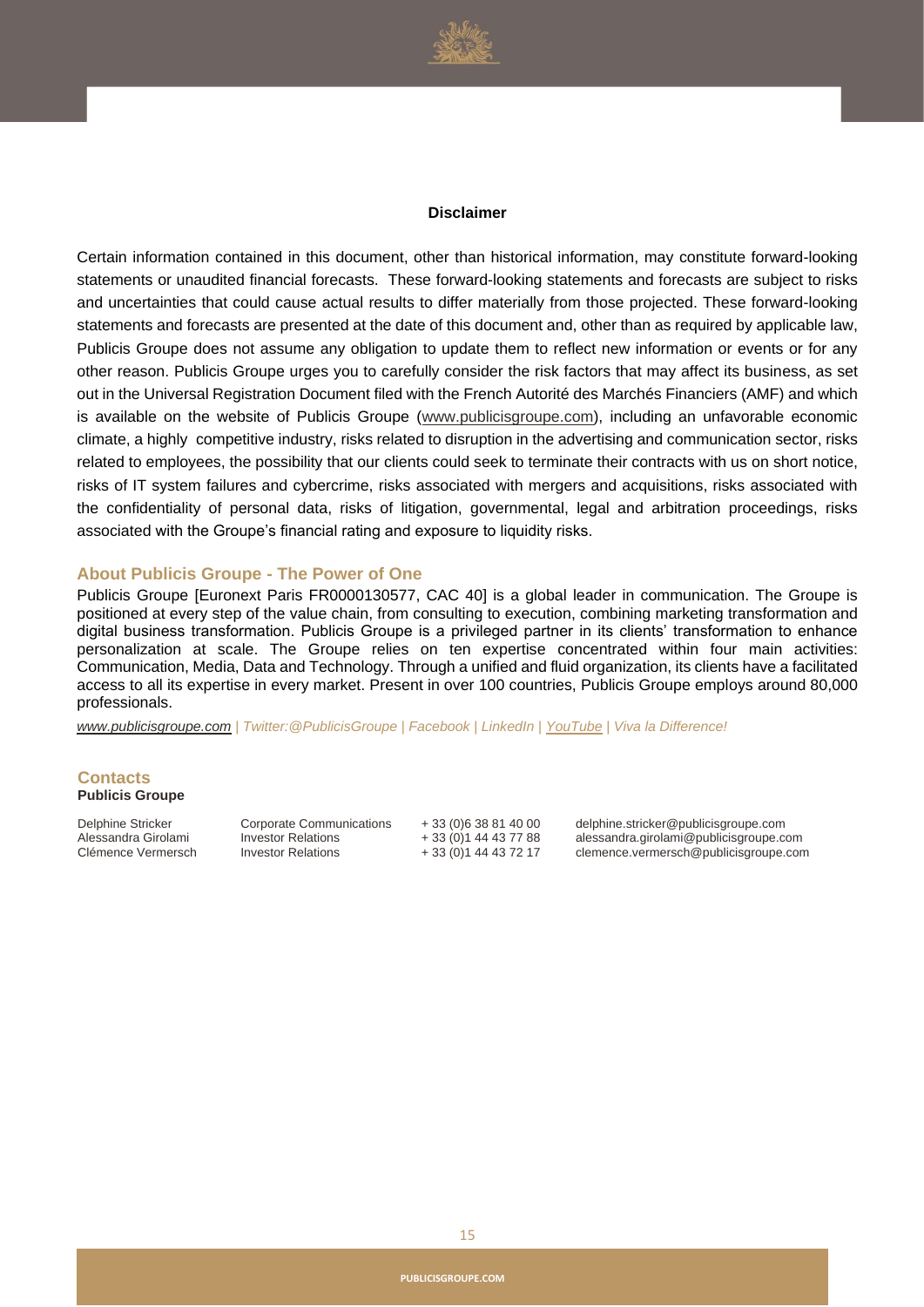

# **Appendices**

#### **Net revenue: organic growth calculation**

| (million euro)                                       | Q <sub>1</sub> | Q2             | Q3               | Q <sub>4</sub> | 12 months | <b>Impact of currend</b><br>at end Decembe<br>2021<br>(million euro) |       |
|------------------------------------------------------|----------------|----------------|------------------|----------------|-----------|----------------------------------------------------------------------|-------|
| 2020 net revenue                                     | 2,481          | 2,293          | 2,343            | 2,595          | 9,712     | GBP <sup>(2)</sup>                                                   | 29    |
| Currency impact <sup>(2)</sup>                       | (151)          | (125)          | 4                | 81             | (191)     | USD <sup>(2)</sup>                                                   | (206) |
| 2020 net revenue at 2021 exchange rates (a)          | 2,330          | 2,168          | 2,347            | 2,676          | 9,521     | <b>Others</b>                                                        | (14)  |
| 2021 net revenue before acquisition impact $(1)$ (b) | 2,395          | 2,537          | 2,612            | 2,925          | 10,469    | Total                                                                | (191) |
| Net revenue from acquisitions <sup>(1)</sup>         | (3)            | $\overline{2}$ | 9                | 10             | 18        |                                                                      |       |
| 2021 net revenue                                     | 2,392          | 2,539          | 2,621            | 2,935          | 10,487    |                                                                      |       |
| Organic growth (b/a)                                 | $+2.8%$        |                | $+17.1\%$ +11.2% | $+9.3%$        | $+10.0%$  |                                                                      |       |

| <b>Impact of currency</b><br>at end December<br>2021<br>(million euro) |       |  |  |
|------------------------------------------------------------------------|-------|--|--|
| GBP <sup>(2)</sup>                                                     | 29    |  |  |
| USD <sup>(2)</sup>                                                     | (206) |  |  |
| Others<br>(14)                                                         |       |  |  |
| (191)<br>Total                                                         |       |  |  |

- *(1) Acquisitions (CitrusAd, Boomerang, Third Horizon, Octopus, Balance Internet, Taylor Herring, Means Advertising), net of disposals (DPZ&T partial disposal, PC Epsilon Fitness, Sirius, Nexus and Found)*
- *(2) EUR = 1.181 USD on average in 2021 vs. USD 1.140 on average in 2020 EUR = 0.859 GBP on average in 2021 vs. GBP 0.889 on average in 2020*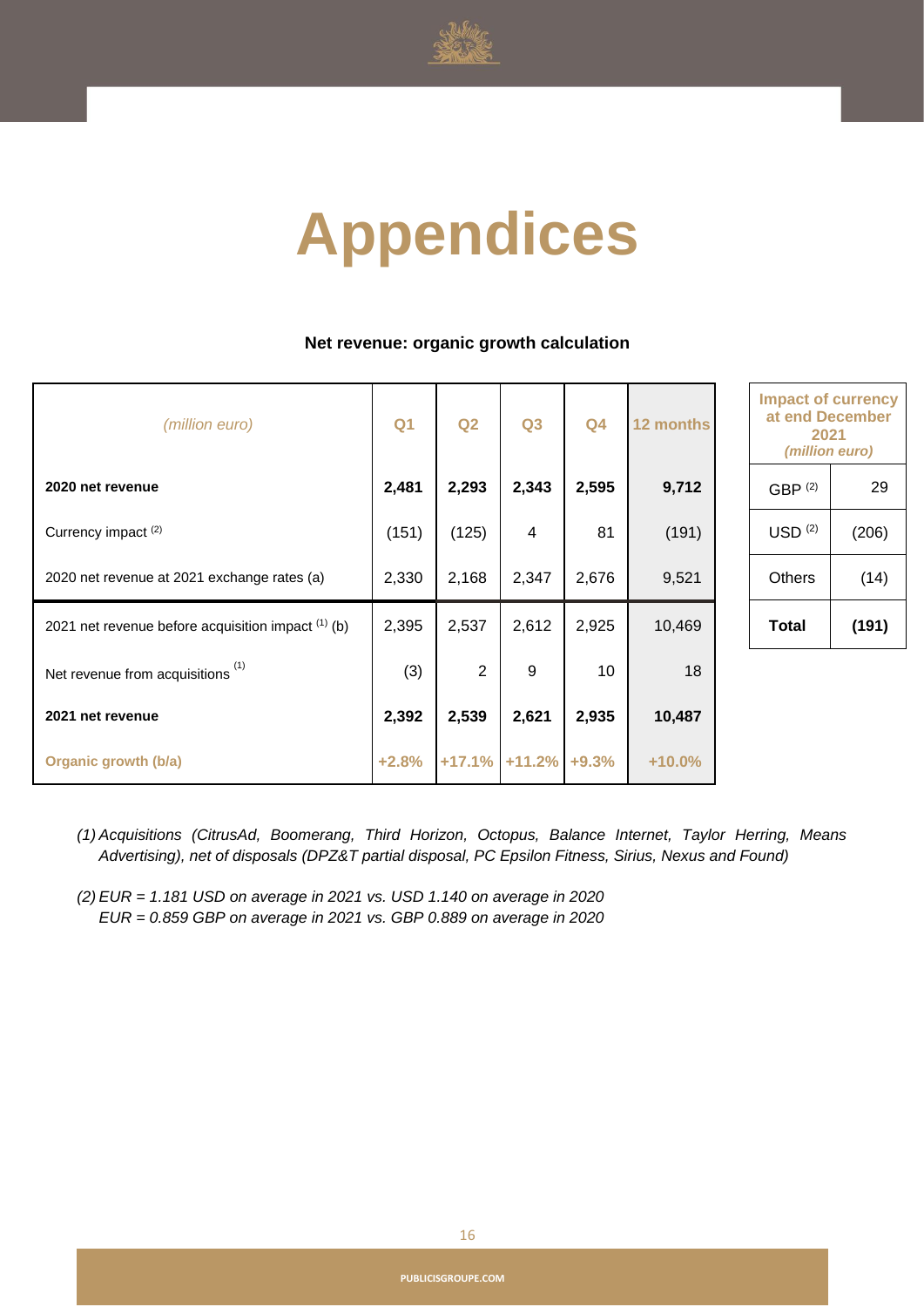

#### **Definitions**

**Net revenue or Revenue less pass-through costs**: Pass-through costs mainly concern production and media activities, as well as various expenses incumbent on clients. These items that can be re-billed to clients do not come within the scope of assessment of operations, net revenue is a more relevant indicator to measure the operational performance of the Groupe's activities.

**Organic growth:** Change in net revenue excluding the impact of acquisitions, disposals and currencies.

**EBITDA (Earnings Before Interest, Taxes, Depreciation and Amortization):** Operating margin before depreciation & amortization.

**Operating margin:** Revenue after personnel costs, other operating expenses (excl. non-current income and expense) and depreciation (excl. amortization of intangibles arising on acquisitions).

**Operating margin rate**: Operating margin as a percentage of net revenue.

**Headline Group Net Income:** Net income attributable to the Groupe, after elimination of impairment charges / real estate transformation expenses, amortization of intangibles arising on acquisitions, the main capital gains (or losses) on disposals, change in the fair value of financial assets, the impact of US tax reform, the revaluation of earn-out costs and Epsilon transaction costs.

**EPS (Earnings per share):** Group net income divided by average number of shares, not diluted.

**EPS, diluted (Earnings per share, diluted):** Group net income divided by average number of shares, diluted.

**Headline EPS, diluted (Headline Earnings per share, diluted):** Headline group net income, divided by average number of shares, diluted.

**Capex:** Net acquisitions of tangible and intangible assets, excluding financial investments and other financial assets.

**Free Cash Flow before changes in working capital requirements:** Net cash flow from operating activities less interests paid & received, repayment of lease liabilities & related interests and before changes in WCR linked to operating activities

**Free Cash Flow:** Net cash flow from operating activities less interests paid & received, repayment of lease liabilities & related interests

**Net Debt (or financial net debt):** Sum of long and short financial debt and associated derivatives, net of treasury and cash equivalents.

**Average net debt:** Average of monthly net debt at end of month.

**Dividend pay-out:** Dividend per share / Headline diluted EPS.

**Recovery ratio:** calculated as  $100 \times [1 + \text{organic growth (n-1)}] \times [1 + \text{organic growth (n)}].$ 

**Organic Growth vs. 2019:** calculated as ([1 + organic growth (n-1)] \* [1 + organic growth (n)])-1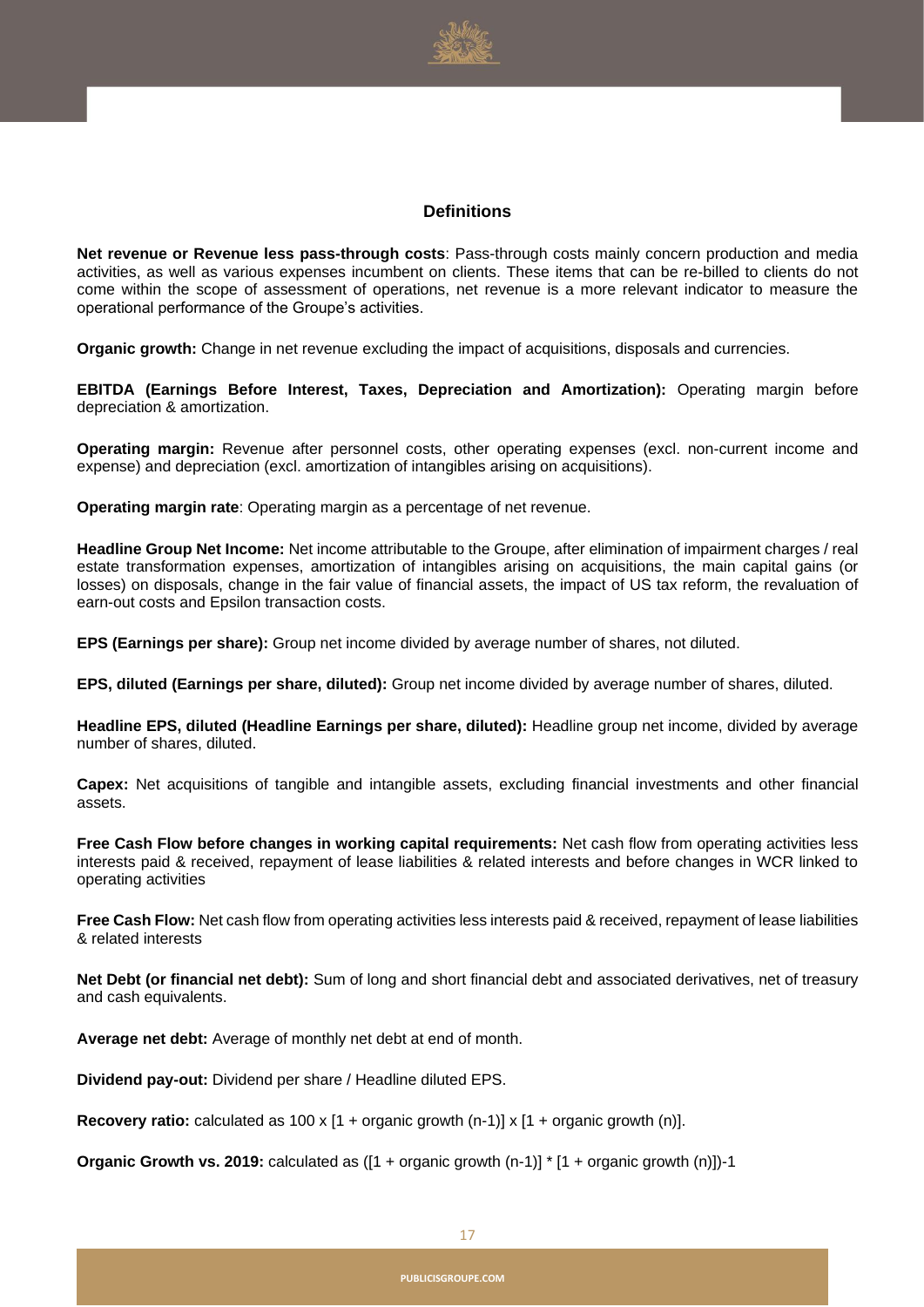

### *Consolidated income statement*

| (in millions of euros)                                          | 2021    | 2020     |
|-----------------------------------------------------------------|---------|----------|
|                                                                 |         |          |
| Net revenue <sup>1</sup>                                        | 10,487  | 9,712    |
| Pass-through revenue                                            | 1,251   | 1,076    |
| Revenue                                                         | 11,738  | 10,788   |
| Personnel costs                                                 | (6,639) | (6, 242) |
| Other operating costs                                           | (2,782) | (2, 388) |
| Operating margin before depreciation & amortization             | 2,317   | 2,158    |
| Depreciation and amortization expense                           | (477)   | (600)    |
| (excluding acquisition-related intangible assets)               |         |          |
| <b>Operating margin</b>                                         | 1,840   | 1,558    |
| Amortization of intangibles from acquisitions                   | (256)   | (339)    |
| Impairment loss                                                 | (122)   | (241)    |
| Non-current income and expenses                                 | (28)    | 5        |
| <b>Operating income</b>                                         | 1,434   | 983      |
| Financial expense                                               | (115)   | (185)    |
| Financial income                                                | 30      | 66       |
| Cost of net financial debt                                      | (85)    | (119)    |
| Revaluation of earn-out payments                                | 27      | (17)     |
| Other financial income and expenses                             | (33)    | (79)     |
| Pre-tax income of consolidated companies                        | 1,343   | 768      |
| Income taxes                                                    | (307)   | (196)    |
| Net income of consolidated companies                            | 1,036   | 572      |
| Share of profit of associates                                   | 0       | (1)      |
| <b>Net income</b>                                               | 1,036   | 571      |
| Of which:                                                       | 9       | (5)      |
| - Net income attributable to non-controlling interests          |         |          |
| Net income attributable to equity holders of the parent company | 1,027   | 576      |

**Data per share** *(in euros) -* **Net income attributable to equity holders of the parent company**

| Number of shares           | 248,620,158 | 239,838,347 |
|----------------------------|-------------|-------------|
| Earnings per share         | 4.13        | 2.40        |
| Number of diluted shares   | 251,695,105 | 241,926,553 |
| Diluted earnings per share | 4.08        | 2.38        |

 $1$  Net revenue: Revenue less pass-through costs. Those costs are mainly production & media costs and out-of-pocket expenses. As these items that can be passed on to clients are not included in the scope of analysis of transactions, the net revenue indicator is the most appropriate for measuring the Groupe's operational performance.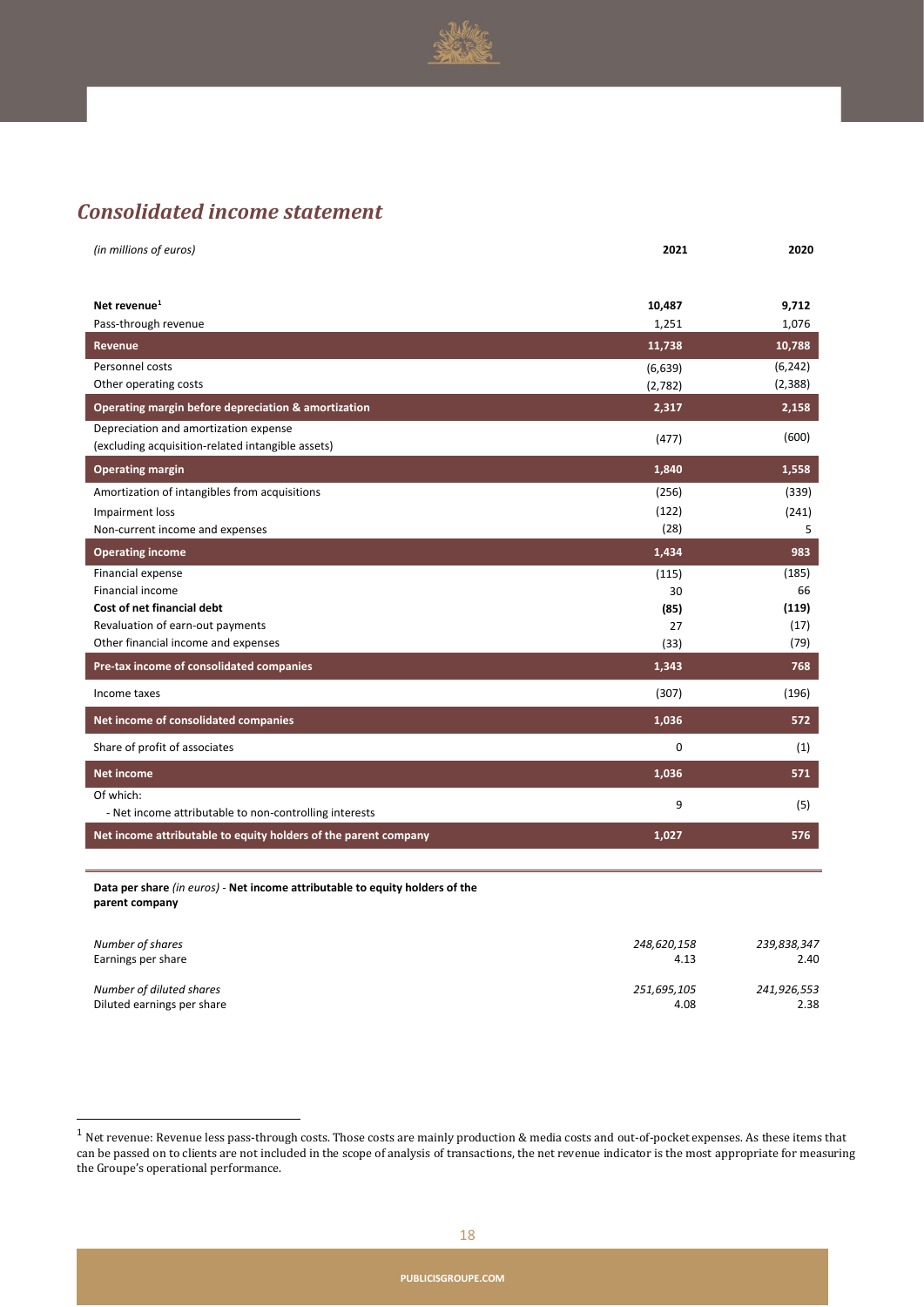

# *Consolidated statement of comprehensive income*

| (in millions of euros)                                                                                | 2021  | 2020  |
|-------------------------------------------------------------------------------------------------------|-------|-------|
| Net income for the period (a)                                                                         | 1,036 | 571   |
| Comprehensive income that will not be reclassified to income statement                                |       |       |
| - Actuarial gains (and losses) on defined benefit plans                                               | 48    | (20)  |
| - Deferred taxes on comprehensive income that will not be reclassified to income<br>statement         | (8)   | 3     |
| Comprehensive income that may be reclassified to income statement                                     |       |       |
| - Remeasurement of hedging instruments                                                                | 29    | (89)  |
| - Consolidation translation adjustments                                                               | 590   | (633) |
| Total other comprehensive income (b)                                                                  | 659   | (739) |
| Total comprehensive income for the period $(a) + (b)$                                                 | 1,695 | (168) |
| Of which:<br>- Total comprehensive income for the period attributable to non-controlling<br>interests | 9     | (7)   |
| - Total comprehensive income for the period attributable to equity holders of the<br>parent company   | 1,686 | (161) |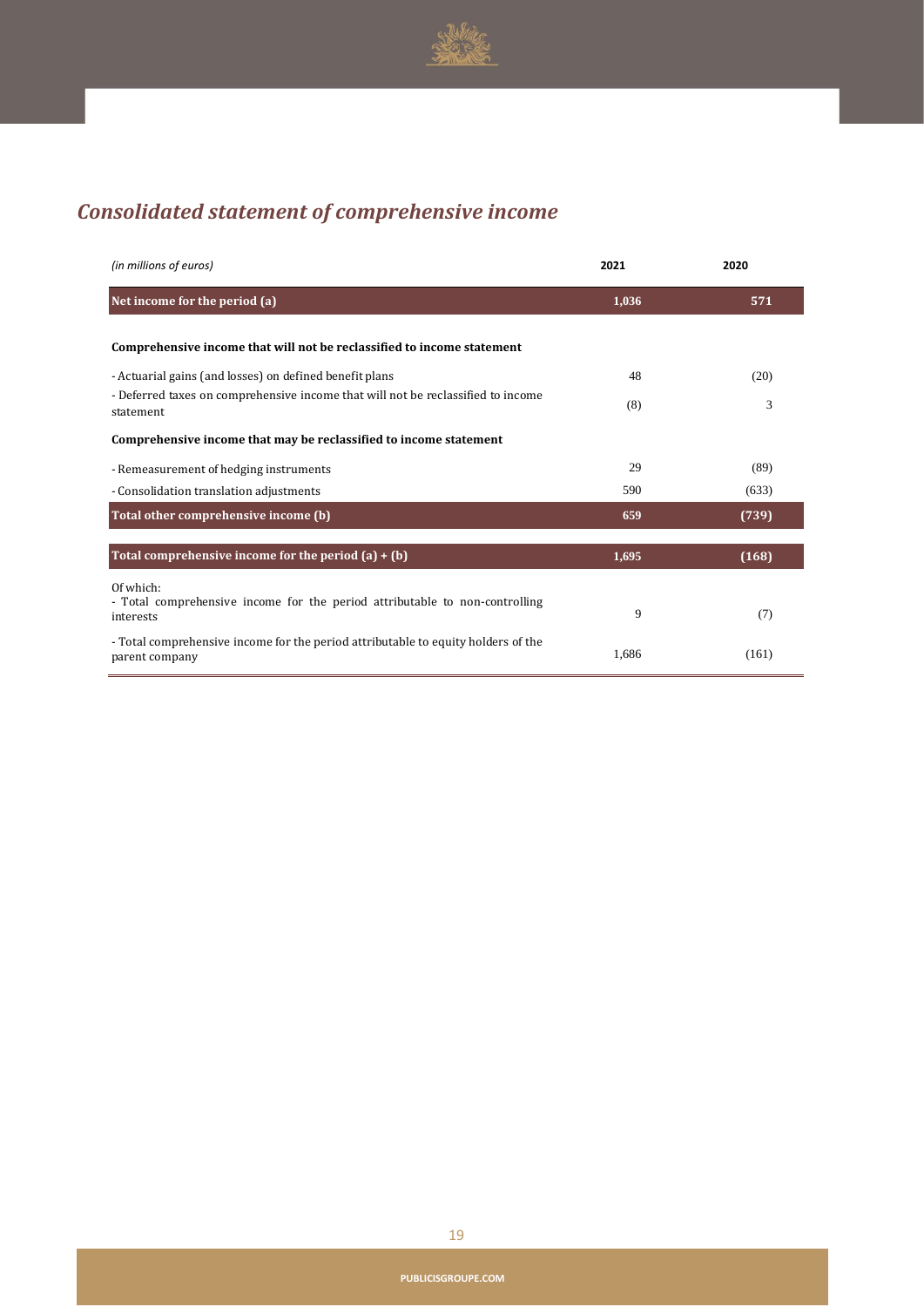

## *Consolidated balance sheet*

| <b>Assets</b><br>Goodwill, net<br>11,760<br>10,858<br>1,379<br>1,509<br>Intangible assets, net<br>1,645<br>Right-of-use assets related to leases<br>1,489<br>Property, plant and equipment, net<br>615<br>626<br>175<br>137<br>Deferred tax assets<br>25<br>24<br>Investments in associates<br>Other financial assets<br>276<br>232<br>15,719<br>15,031<br><b>Non-current assets</b><br>Inventories and work-in-progress<br>277<br>230<br>11,315<br>9,508<br>Trade receivables<br>979<br>889<br>Contract assets<br>897<br>Other current receivables and current assets<br>803<br>3,659<br>3,700<br>Cash and cash equivalents<br><b>Current assets</b><br>17,127<br>15,130<br><b>Total assets</b><br>32,846<br>30,161<br><b>Equity and liabilities</b><br>Share capital<br>101<br>99<br>Additional paid-in capital and retained earnings, Groupe<br>8,487<br>7,083<br>share<br>Equity attributable to holders of the parent company $-$<br>8,588<br>7,182<br><b>Groupe share</b><br>Non-controlling interests<br>(22)<br>(33)<br><b>Total equity</b><br>8,555<br>7,160<br>Long-term borrowings<br>3,446<br>3,653<br>Long-term lease liabilities<br>1,801<br>1,850<br>Deferred tax liabilities<br>274<br>247<br>Long-term provisions<br>543<br>468<br><b>Non-current liabilities</b><br>6,064<br>6,218<br>Trade payables<br>14,479<br>12,887<br>Contract liabilities<br>470<br>404<br>Short-term borrowings<br>184<br>856<br>Short-term lease liabilities<br>288<br>292<br>Income taxes payable<br>328<br>296<br>Short-term provisions<br>274<br>234<br>Other creditors and current liabilities<br>2,204<br>1,814<br><b>Current liabilities</b><br>18,227<br>16,783 | (in millions of euros) | December 31, 2021 | December 31, 2020 |
|-------------------------------------------------------------------------------------------------------------------------------------------------------------------------------------------------------------------------------------------------------------------------------------------------------------------------------------------------------------------------------------------------------------------------------------------------------------------------------------------------------------------------------------------------------------------------------------------------------------------------------------------------------------------------------------------------------------------------------------------------------------------------------------------------------------------------------------------------------------------------------------------------------------------------------------------------------------------------------------------------------------------------------------------------------------------------------------------------------------------------------------------------------------------------------------------------------------------------------------------------------------------------------------------------------------------------------------------------------------------------------------------------------------------------------------------------------------------------------------------------------------------------------------------------------------------------------------------------------------------------------------------------------------------|------------------------|-------------------|-------------------|
|                                                                                                                                                                                                                                                                                                                                                                                                                                                                                                                                                                                                                                                                                                                                                                                                                                                                                                                                                                                                                                                                                                                                                                                                                                                                                                                                                                                                                                                                                                                                                                                                                                                                   |                        |                   |                   |
|                                                                                                                                                                                                                                                                                                                                                                                                                                                                                                                                                                                                                                                                                                                                                                                                                                                                                                                                                                                                                                                                                                                                                                                                                                                                                                                                                                                                                                                                                                                                                                                                                                                                   |                        |                   |                   |
|                                                                                                                                                                                                                                                                                                                                                                                                                                                                                                                                                                                                                                                                                                                                                                                                                                                                                                                                                                                                                                                                                                                                                                                                                                                                                                                                                                                                                                                                                                                                                                                                                                                                   |                        |                   |                   |
|                                                                                                                                                                                                                                                                                                                                                                                                                                                                                                                                                                                                                                                                                                                                                                                                                                                                                                                                                                                                                                                                                                                                                                                                                                                                                                                                                                                                                                                                                                                                                                                                                                                                   |                        |                   |                   |
|                                                                                                                                                                                                                                                                                                                                                                                                                                                                                                                                                                                                                                                                                                                                                                                                                                                                                                                                                                                                                                                                                                                                                                                                                                                                                                                                                                                                                                                                                                                                                                                                                                                                   |                        |                   |                   |
|                                                                                                                                                                                                                                                                                                                                                                                                                                                                                                                                                                                                                                                                                                                                                                                                                                                                                                                                                                                                                                                                                                                                                                                                                                                                                                                                                                                                                                                                                                                                                                                                                                                                   |                        |                   |                   |
|                                                                                                                                                                                                                                                                                                                                                                                                                                                                                                                                                                                                                                                                                                                                                                                                                                                                                                                                                                                                                                                                                                                                                                                                                                                                                                                                                                                                                                                                                                                                                                                                                                                                   |                        |                   |                   |
|                                                                                                                                                                                                                                                                                                                                                                                                                                                                                                                                                                                                                                                                                                                                                                                                                                                                                                                                                                                                                                                                                                                                                                                                                                                                                                                                                                                                                                                                                                                                                                                                                                                                   |                        |                   |                   |
|                                                                                                                                                                                                                                                                                                                                                                                                                                                                                                                                                                                                                                                                                                                                                                                                                                                                                                                                                                                                                                                                                                                                                                                                                                                                                                                                                                                                                                                                                                                                                                                                                                                                   |                        |                   |                   |
|                                                                                                                                                                                                                                                                                                                                                                                                                                                                                                                                                                                                                                                                                                                                                                                                                                                                                                                                                                                                                                                                                                                                                                                                                                                                                                                                                                                                                                                                                                                                                                                                                                                                   |                        |                   |                   |
|                                                                                                                                                                                                                                                                                                                                                                                                                                                                                                                                                                                                                                                                                                                                                                                                                                                                                                                                                                                                                                                                                                                                                                                                                                                                                                                                                                                                                                                                                                                                                                                                                                                                   |                        |                   |                   |
|                                                                                                                                                                                                                                                                                                                                                                                                                                                                                                                                                                                                                                                                                                                                                                                                                                                                                                                                                                                                                                                                                                                                                                                                                                                                                                                                                                                                                                                                                                                                                                                                                                                                   |                        |                   |                   |
|                                                                                                                                                                                                                                                                                                                                                                                                                                                                                                                                                                                                                                                                                                                                                                                                                                                                                                                                                                                                                                                                                                                                                                                                                                                                                                                                                                                                                                                                                                                                                                                                                                                                   |                        |                   |                   |
|                                                                                                                                                                                                                                                                                                                                                                                                                                                                                                                                                                                                                                                                                                                                                                                                                                                                                                                                                                                                                                                                                                                                                                                                                                                                                                                                                                                                                                                                                                                                                                                                                                                                   |                        |                   |                   |
|                                                                                                                                                                                                                                                                                                                                                                                                                                                                                                                                                                                                                                                                                                                                                                                                                                                                                                                                                                                                                                                                                                                                                                                                                                                                                                                                                                                                                                                                                                                                                                                                                                                                   |                        |                   |                   |
|                                                                                                                                                                                                                                                                                                                                                                                                                                                                                                                                                                                                                                                                                                                                                                                                                                                                                                                                                                                                                                                                                                                                                                                                                                                                                                                                                                                                                                                                                                                                                                                                                                                                   |                        |                   |                   |
|                                                                                                                                                                                                                                                                                                                                                                                                                                                                                                                                                                                                                                                                                                                                                                                                                                                                                                                                                                                                                                                                                                                                                                                                                                                                                                                                                                                                                                                                                                                                                                                                                                                                   |                        |                   |                   |
|                                                                                                                                                                                                                                                                                                                                                                                                                                                                                                                                                                                                                                                                                                                                                                                                                                                                                                                                                                                                                                                                                                                                                                                                                                                                                                                                                                                                                                                                                                                                                                                                                                                                   |                        |                   |                   |
|                                                                                                                                                                                                                                                                                                                                                                                                                                                                                                                                                                                                                                                                                                                                                                                                                                                                                                                                                                                                                                                                                                                                                                                                                                                                                                                                                                                                                                                                                                                                                                                                                                                                   |                        |                   |                   |
|                                                                                                                                                                                                                                                                                                                                                                                                                                                                                                                                                                                                                                                                                                                                                                                                                                                                                                                                                                                                                                                                                                                                                                                                                                                                                                                                                                                                                                                                                                                                                                                                                                                                   |                        |                   |                   |
|                                                                                                                                                                                                                                                                                                                                                                                                                                                                                                                                                                                                                                                                                                                                                                                                                                                                                                                                                                                                                                                                                                                                                                                                                                                                                                                                                                                                                                                                                                                                                                                                                                                                   |                        |                   |                   |
|                                                                                                                                                                                                                                                                                                                                                                                                                                                                                                                                                                                                                                                                                                                                                                                                                                                                                                                                                                                                                                                                                                                                                                                                                                                                                                                                                                                                                                                                                                                                                                                                                                                                   |                        |                   |                   |
|                                                                                                                                                                                                                                                                                                                                                                                                                                                                                                                                                                                                                                                                                                                                                                                                                                                                                                                                                                                                                                                                                                                                                                                                                                                                                                                                                                                                                                                                                                                                                                                                                                                                   |                        |                   |                   |
|                                                                                                                                                                                                                                                                                                                                                                                                                                                                                                                                                                                                                                                                                                                                                                                                                                                                                                                                                                                                                                                                                                                                                                                                                                                                                                                                                                                                                                                                                                                                                                                                                                                                   |                        |                   |                   |
|                                                                                                                                                                                                                                                                                                                                                                                                                                                                                                                                                                                                                                                                                                                                                                                                                                                                                                                                                                                                                                                                                                                                                                                                                                                                                                                                                                                                                                                                                                                                                                                                                                                                   |                        |                   |                   |
|                                                                                                                                                                                                                                                                                                                                                                                                                                                                                                                                                                                                                                                                                                                                                                                                                                                                                                                                                                                                                                                                                                                                                                                                                                                                                                                                                                                                                                                                                                                                                                                                                                                                   |                        |                   |                   |
|                                                                                                                                                                                                                                                                                                                                                                                                                                                                                                                                                                                                                                                                                                                                                                                                                                                                                                                                                                                                                                                                                                                                                                                                                                                                                                                                                                                                                                                                                                                                                                                                                                                                   |                        |                   |                   |
|                                                                                                                                                                                                                                                                                                                                                                                                                                                                                                                                                                                                                                                                                                                                                                                                                                                                                                                                                                                                                                                                                                                                                                                                                                                                                                                                                                                                                                                                                                                                                                                                                                                                   |                        |                   |                   |
|                                                                                                                                                                                                                                                                                                                                                                                                                                                                                                                                                                                                                                                                                                                                                                                                                                                                                                                                                                                                                                                                                                                                                                                                                                                                                                                                                                                                                                                                                                                                                                                                                                                                   |                        |                   |                   |
|                                                                                                                                                                                                                                                                                                                                                                                                                                                                                                                                                                                                                                                                                                                                                                                                                                                                                                                                                                                                                                                                                                                                                                                                                                                                                                                                                                                                                                                                                                                                                                                                                                                                   |                        |                   |                   |
|                                                                                                                                                                                                                                                                                                                                                                                                                                                                                                                                                                                                                                                                                                                                                                                                                                                                                                                                                                                                                                                                                                                                                                                                                                                                                                                                                                                                                                                                                                                                                                                                                                                                   |                        |                   |                   |
|                                                                                                                                                                                                                                                                                                                                                                                                                                                                                                                                                                                                                                                                                                                                                                                                                                                                                                                                                                                                                                                                                                                                                                                                                                                                                                                                                                                                                                                                                                                                                                                                                                                                   |                        |                   |                   |
|                                                                                                                                                                                                                                                                                                                                                                                                                                                                                                                                                                                                                                                                                                                                                                                                                                                                                                                                                                                                                                                                                                                                                                                                                                                                                                                                                                                                                                                                                                                                                                                                                                                                   |                        |                   |                   |
|                                                                                                                                                                                                                                                                                                                                                                                                                                                                                                                                                                                                                                                                                                                                                                                                                                                                                                                                                                                                                                                                                                                                                                                                                                                                                                                                                                                                                                                                                                                                                                                                                                                                   |                        |                   |                   |
|                                                                                                                                                                                                                                                                                                                                                                                                                                                                                                                                                                                                                                                                                                                                                                                                                                                                                                                                                                                                                                                                                                                                                                                                                                                                                                                                                                                                                                                                                                                                                                                                                                                                   |                        |                   |                   |
|                                                                                                                                                                                                                                                                                                                                                                                                                                                                                                                                                                                                                                                                                                                                                                                                                                                                                                                                                                                                                                                                                                                                                                                                                                                                                                                                                                                                                                                                                                                                                                                                                                                                   |                        |                   |                   |
|                                                                                                                                                                                                                                                                                                                                                                                                                                                                                                                                                                                                                                                                                                                                                                                                                                                                                                                                                                                                                                                                                                                                                                                                                                                                                                                                                                                                                                                                                                                                                                                                                                                                   |                        |                   |                   |
|                                                                                                                                                                                                                                                                                                                                                                                                                                                                                                                                                                                                                                                                                                                                                                                                                                                                                                                                                                                                                                                                                                                                                                                                                                                                                                                                                                                                                                                                                                                                                                                                                                                                   |                        |                   |                   |
|                                                                                                                                                                                                                                                                                                                                                                                                                                                                                                                                                                                                                                                                                                                                                                                                                                                                                                                                                                                                                                                                                                                                                                                                                                                                                                                                                                                                                                                                                                                                                                                                                                                                   |                        |                   |                   |
|                                                                                                                                                                                                                                                                                                                                                                                                                                                                                                                                                                                                                                                                                                                                                                                                                                                                                                                                                                                                                                                                                                                                                                                                                                                                                                                                                                                                                                                                                                                                                                                                                                                                   |                        |                   |                   |
| <b>Total equity and liabilities</b><br>32,846<br>30,161                                                                                                                                                                                                                                                                                                                                                                                                                                                                                                                                                                                                                                                                                                                                                                                                                                                                                                                                                                                                                                                                                                                                                                                                                                                                                                                                                                                                                                                                                                                                                                                                           |                        |                   |                   |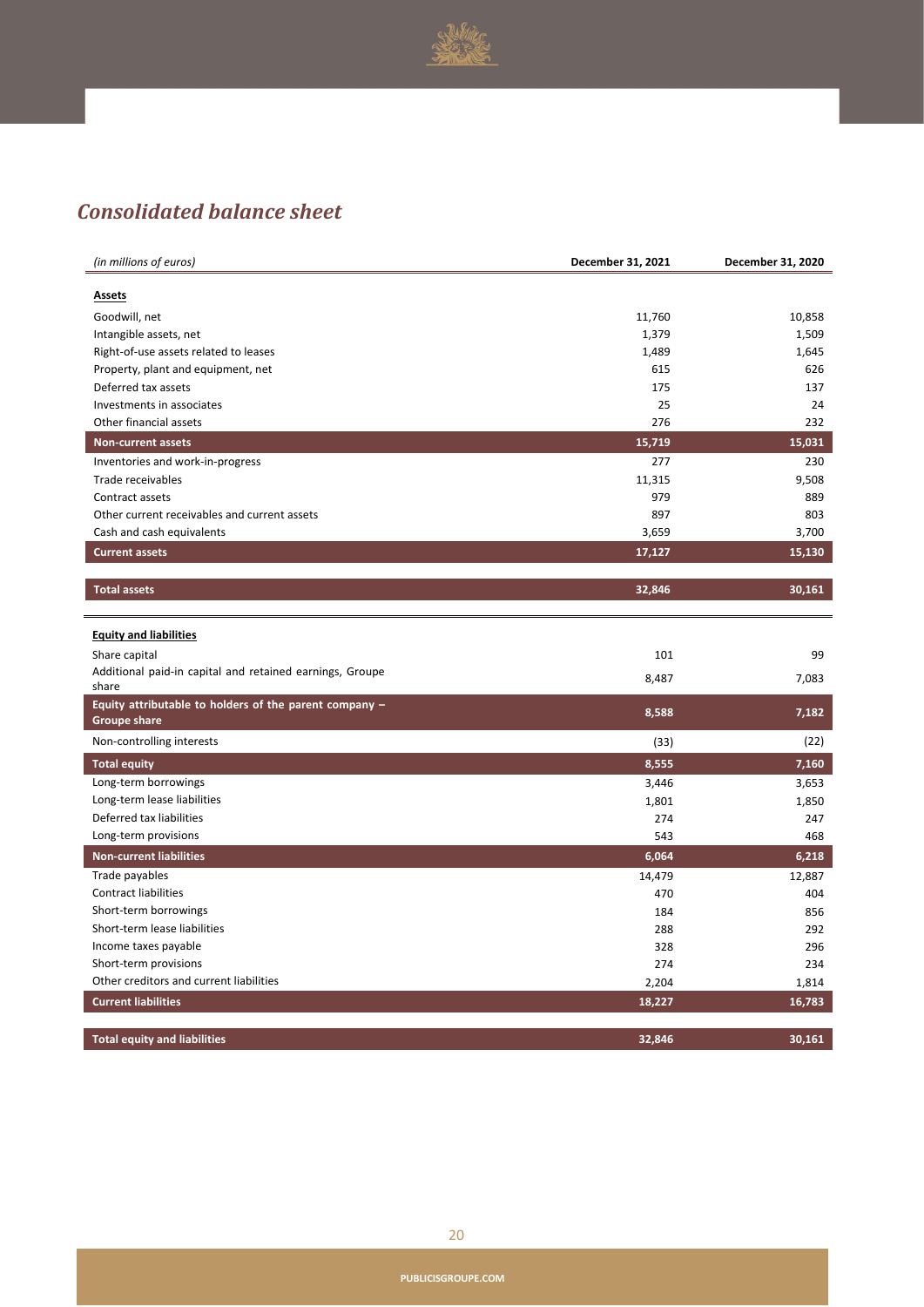

# *Consolidated statement of cash flows*

| (in millions of euros)                                                 | 2021           | 2020             |
|------------------------------------------------------------------------|----------------|------------------|
| Cash flow from operating activities                                    |                |                  |
| Net income                                                             | 1,036          | 571              |
| Neutralization of non-cash income and expenses:                        |                |                  |
| Income taxes<br>Cost of net financial debt                             | 307<br>85      | 196<br>119       |
| Capital losses (gains) on disposal of assets (before tax)              | 28             | (6)              |
| Depreciation, amortization and impairment losses                       | 855            | 1,180            |
| Share-based compensation                                               | 52             | 55               |
| Other non-cash income and expenses                                     | 5              | 94               |
| Share of profit of associates                                          |                | 1                |
| Dividends received from associates                                     | $\overline{2}$ | $\overline{2}$   |
| Taxes paid                                                             | (362)          | (293)            |
| Change in working capital requirements <sup>(1)</sup>                  | (216)          | 1,047            |
| Net cash flows generated by (used in) operating activities (I)         | 1,792          | 2,966            |
| Cash flow from investing activities                                    |                |                  |
| Purchases of property, plant and equipment and intangible assets       | (139)          | (167)            |
| Disposals of property, plant and equipment and intangible assets       | 3              | 12               |
| Purchases of investments and other financial assets, net               | 4              | (9)              |
| Acquisitions of subsidiaries                                           | (276)          | (146)            |
| Disposals of subsidiaries                                              | 3              | 1                |
| Net cash flows generated by (used in) investing activities (II)        | (405)          | (309)            |
| Cash flow from financing activities                                    |                |                  |
| Dividends paid to holders of the parent company                        | (227)          | (102)            |
| Dividends paid to non-controlling interests                            | (9)            | (10)             |
| Proceeds from borrowings                                               | 9              | 2                |
| Repayment of borrowings<br>Repayment of lease liabilities              | (862)<br>(295) | (1,302)<br>(384) |
| Interest paid on lease liabilities                                     | (70)           | (77)             |
| Interest paid                                                          | (106)          | (184)            |
| Interest received                                                      | 26             | 71               |
| Buyouts of non-controlling interests                                   | (14)           | (10)             |
| Net (buybacks)/sales of treasury shares and warrants                   | (127)          | 8                |
| Net cash flows generated by (used in) financing activities (III)       | (1,675)        | (1,988)          |
| Impact of exchange rate fluctuations (IV)                              | 238            | (379)            |
| Change in consolidated cash and cash equivalents $(I + II + III + IV)$ | (50)           | 290              |
| Cash and cash equivalents on January 1                                 | 3,700          | 3,413            |
| Bank overdrafts on January 1                                           | (3)            | (6)              |
| Net cash and cash equivalents at beginning of year (V)                 | 3,697          | 3,407            |
| Cash and cash equivalents at closing date                              | 3,659          | 3,700            |
| Bank overdrafts at closing date                                        | (12)           | (3)              |
|                                                                        |                |                  |
| Net cash and cash equivalents at end of the year (VI)                  | 3,647          | 3,697            |
| Change in consolidated cash and cash equivalents $(VI-V)$              | (50)           | 290              |
| (1) Breakdown of change in working capital requirements                |                |                  |
| Change in inventory and work-in-progress                               | (23)           | 139              |
| Change in trade receivables and other receivables                      | (1,218)        | (24)             |
| Change in accounts payable, other payables and provisions              | 1,025          | 932              |
| Change in working capital requirements                                 | (216)          | 1,047            |
|                                                                        |                |                  |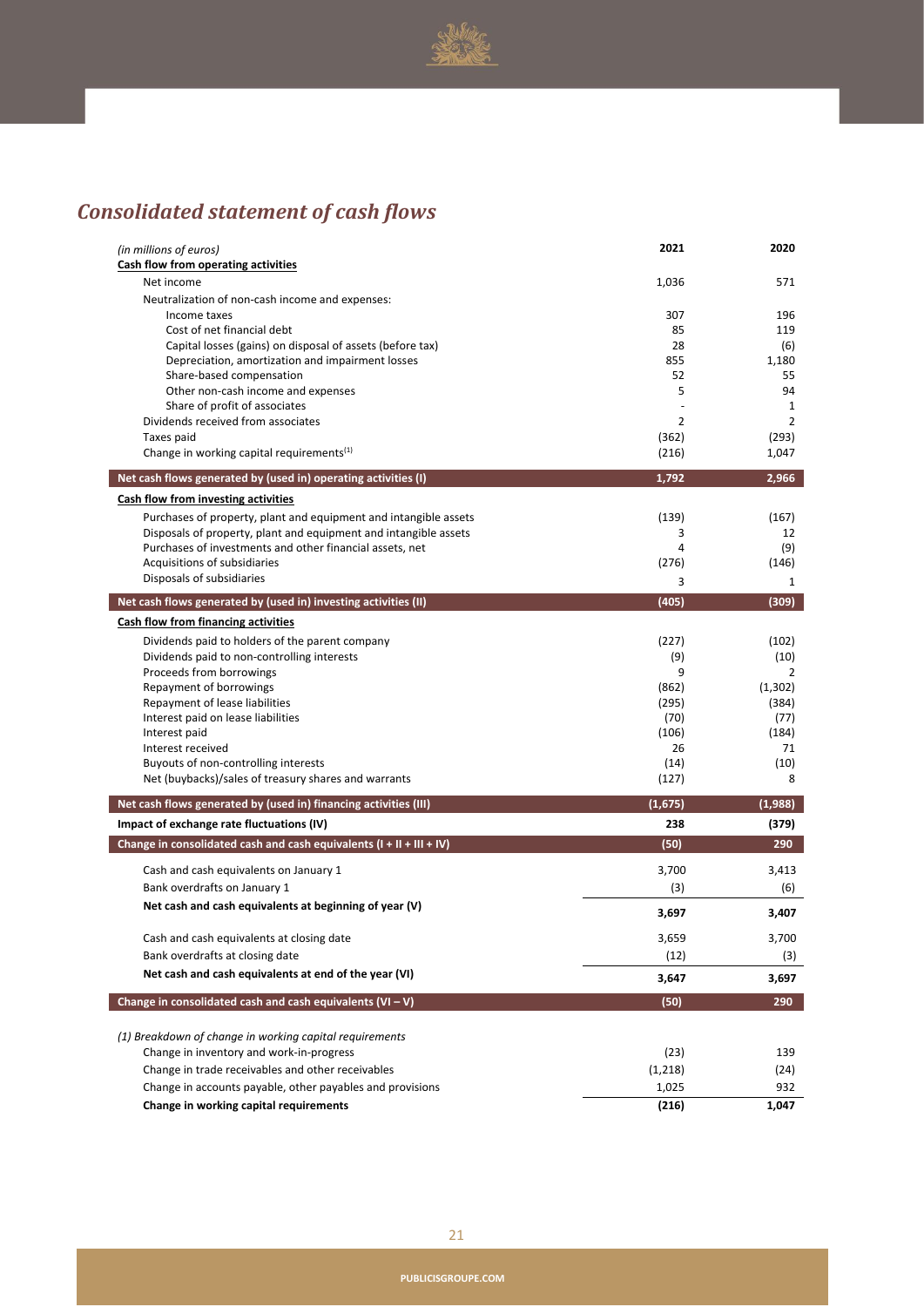

# *Consolidated statement of changes in equity*

| Number of<br>outstanding<br>shares | (in millions of euros)                                                      | Share<br>capital | <b>Additional</b><br>paid-in<br>capital | <b>Reserves</b><br>and<br>earnings<br>brought<br>forward | <b>Translatio</b><br>n<br>reserve | <b>Fair value</b><br>reserve | <b>Equity</b><br>attributable<br>to equity<br>holders of<br>the parent<br>company | Minority<br>interests | <b>Total</b><br>equity |
|------------------------------------|-----------------------------------------------------------------------------|------------------|-----------------------------------------|----------------------------------------------------------|-----------------------------------|------------------------------|-----------------------------------------------------------------------------------|-----------------------|------------------------|
| 245,577,779                        | <b>January 1, 2021</b>                                                      | 99               | 4,307                                   | 3,585                                                    | (816)                             | $\overline{7}$               | 7,182                                                                             | (22)                  | 7,160                  |
|                                    | Net income                                                                  |                  |                                         | 1,027                                                    |                                   |                              | 1,027                                                                             | 9                     | 1,036                  |
|                                    | Other comprehensive income, net of tax                                      |                  |                                         |                                                          | 590                               | 69                           | 659                                                                               |                       | 659                    |
|                                    | Total comprehensive income for the year                                     |                  |                                         | 1,027                                                    | 590                               | 69                           | 1,686                                                                             | 9                     | 1,695                  |
| 5,018,232                          | Dividends                                                                   |                  | 264                                     |                                                          |                                   |                              | (227)                                                                             |                       | (236)                  |
|                                    |                                                                             |                  |                                         | (493)                                                    |                                   |                              |                                                                                   | (9)                   |                        |
| 296,350                            | Share-based compensation, net of tax                                        |                  |                                         | 61                                                       |                                   |                              | 61                                                                                |                       | 61                     |
|                                    | Effect of acquisitions and commitments to buy-out non-controlling interests |                  |                                         | 13                                                       |                                   |                              | 13                                                                                | (11)                  | 2                      |
| 378,789                            | Equity warrant exercise                                                     |                  | 10                                      |                                                          |                                   |                              | 10                                                                                |                       | 10                     |
| (1,670,641)                        | (Buybacks)/sales of treasury shares                                         |                  |                                         | (137)                                                    |                                   |                              | (137)                                                                             |                       | (137)                  |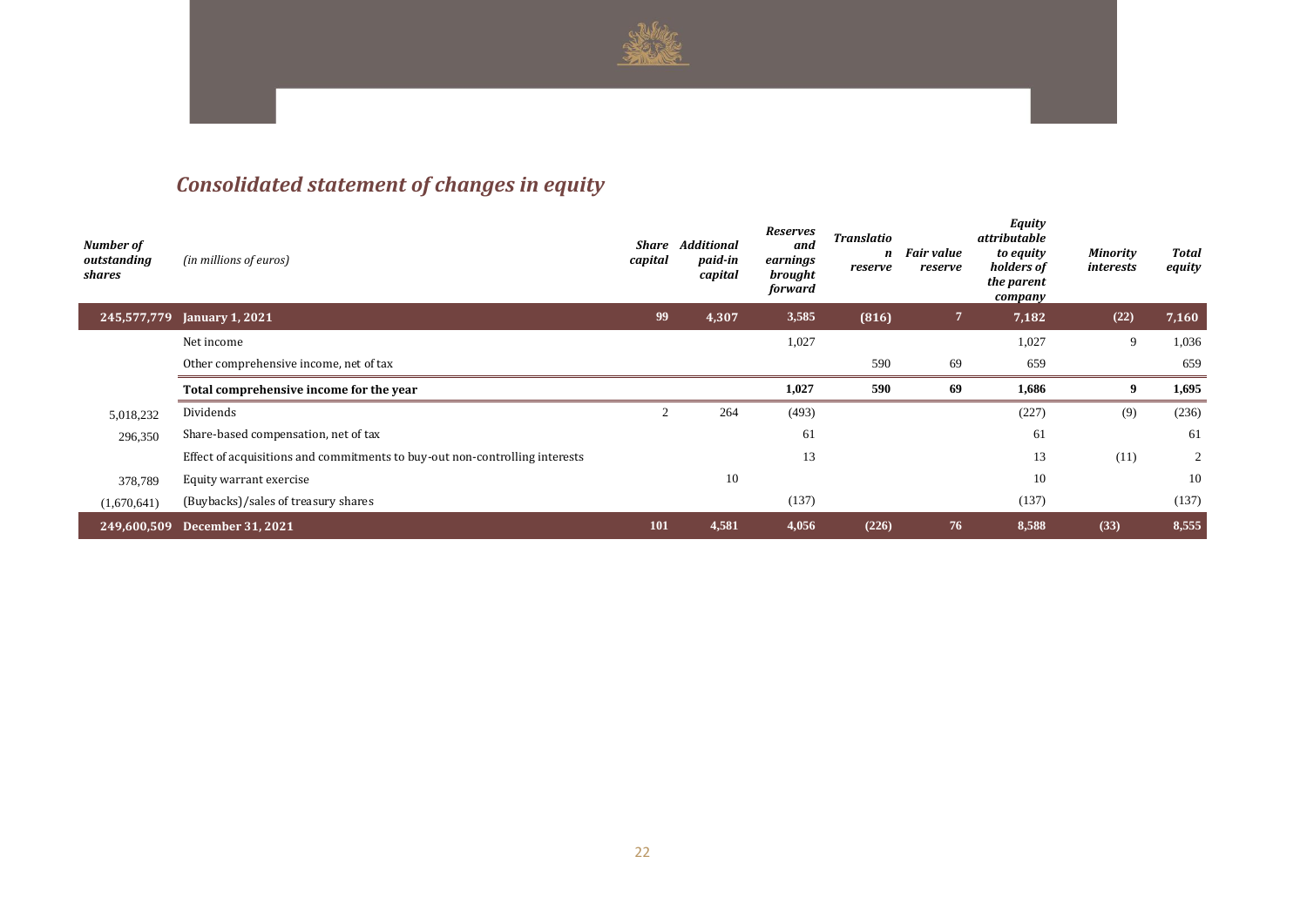

| Number of<br>outstanding<br>shares | (in millions of euros)                                                      | Share<br>capital | <b>Additional</b><br>paid-in<br>capital | Reserves<br>and<br>earnings<br>brought<br>forward | <b>Translatio</b><br>n<br>reserve | <b>Fair value</b><br>reserve | Equity<br>attributable<br>to equity<br>holders of<br>the parent<br>company | Minority<br>interests | <b>Total</b><br>equity |
|------------------------------------|-----------------------------------------------------------------------------|------------------|-----------------------------------------|---------------------------------------------------|-----------------------------------|------------------------------|----------------------------------------------------------------------------|-----------------------|------------------------|
| 236,956,827                        | <b>January 1, 2020</b>                                                      | 96               | 4,137                                   | 3,240                                             | (185)                             | <b>113</b>                   | 7,401                                                                      | (9)                   | 7,392                  |
|                                    | Net income                                                                  |                  |                                         | 576                                               |                                   |                              | 576                                                                        | (5)                   | 571                    |
|                                    | Other comprehensive income, net of tax                                      |                  |                                         |                                                   | (631)                             | (106)                        | (737)                                                                      | (2)                   | (739)                  |
|                                    | Total comprehensive income for the year                                     |                  |                                         | 576                                               | (631)                             | (106)                        | (161)                                                                      | (7)                   | (168)                  |
| 7,035,496                          | Dividends                                                                   | 3                | 169                                     | (274)                                             |                                   |                              | (102)                                                                      | (10)                  | (112)                  |
| 274,325                            | Share-based compensation, net of tax                                        |                  |                                         | 56                                                |                                   |                              | 56                                                                         |                       | 56                     |
|                                    | Effect of acquisitions and commitments to buy-out non-controlling interests |                  |                                         | (6)                                               |                                   |                              | (6)                                                                        | 4                     | (2)                    |
| 22,156                             | Equity warrant exercise                                                     |                  |                                         |                                                   |                                   |                              |                                                                            |                       |                        |
| 1,288,975                          | (Buybacks)/sales of treasury shares                                         |                  |                                         | (7)                                               |                                   |                              | (7)                                                                        |                       | (7)                    |
| 245,577,779                        | <b>December 31, 2020</b>                                                    | 99               | 4,307                                   | 3,585                                             | (816)                             | $\overline{7}$               | 7,182                                                                      | (22)                  | 7,160                  |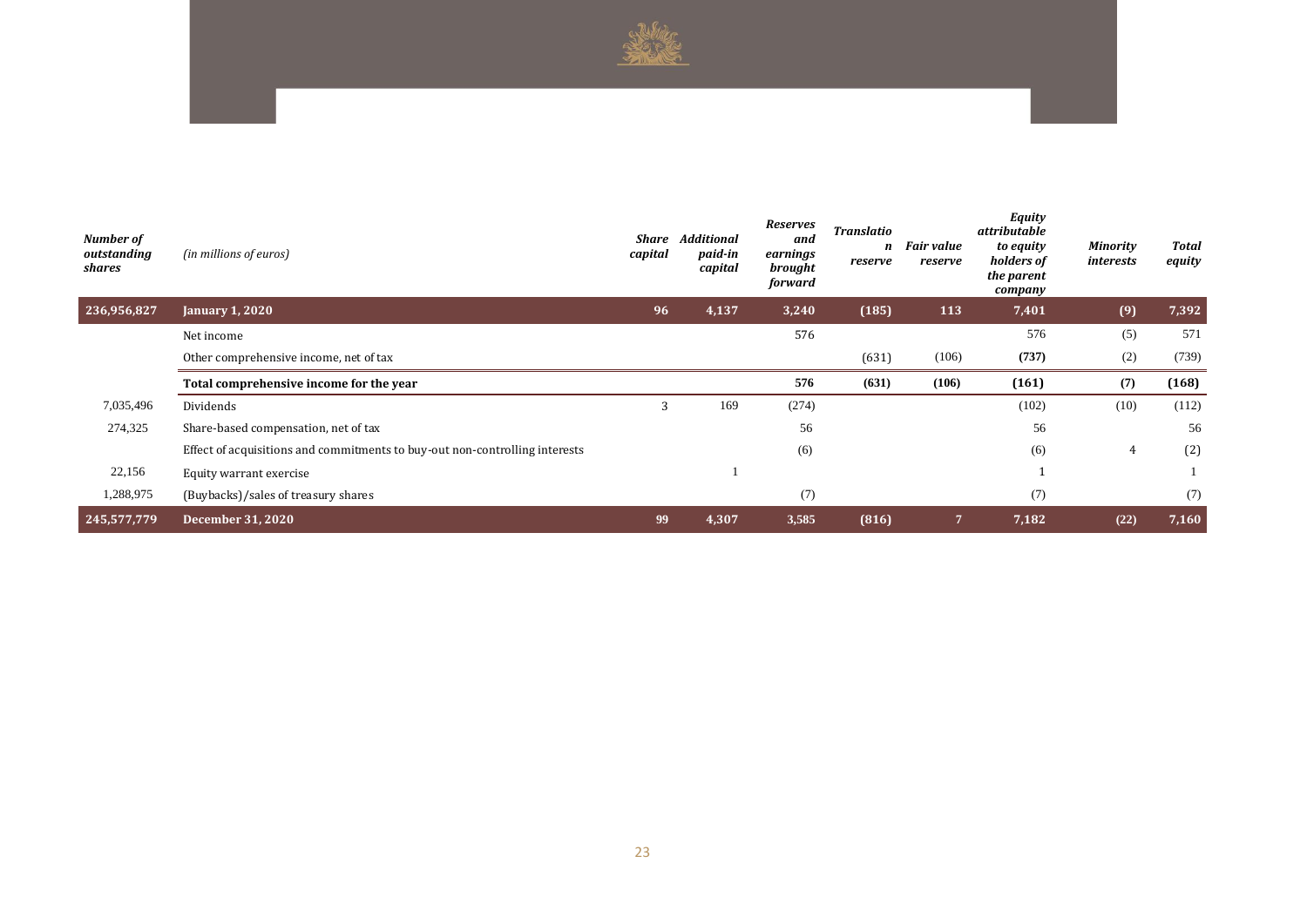

## *Earnings per share (basic and diluted)*

| (in millions of euros, except for share data)                         |     | 2021        | 2020        |
|-----------------------------------------------------------------------|-----|-------------|-------------|
|                                                                       |     |             |             |
| Net income used for the calculation of earnings per share             |     |             |             |
| Net income share attributable to equity holders of the parent company | A   | 1,027       | 576         |
| Impact of dilutive instruments:                                       |     |             |             |
| - Savings in financial expenses related to the conversion of debt     |     |             |             |
| instruments, net of tax                                               |     |             |             |
| Groupe net income - diluted                                           | В   | 1,027       | 576         |
| Number of shares used to calculate earnings per share                 |     |             |             |
| Number of shares at January 1                                         |     | 247,769,038 | 240,437,061 |
| Shares created over the year                                          |     | 2,929,864   | 1,974,862   |
| Treasury shares to be deducted (average for the year)                 |     | (2,078,744) | (2,573,576) |
| Average number of shares used for the calculation                     | C   | 248 620 158 | 239,838,347 |
| Impact of dilutive instruments:                                       |     |             |             |
| - Free shares and dilutive stock options <sup>1</sup>                 |     | 2,784,437   | 1,977,939   |
| - Equity warrants (BSA) $1$                                           |     | 290,510     | 110,267     |
| Number of diluted shares                                              | D   | 251,695,105 | 241,926,553 |
| (in euros)                                                            |     |             |             |
| <b>Earnings per share</b>                                             | A/C | 4.13        | 2.40        |
| <b>Diluted earnings per share</b>                                     | B/D | 4.08        | 2.38        |

 $1$  Only stock options and warrants with a dilutive impact, i.e. whose strike price is lower than the average strike price, are included in the calculation. At December 31, 2021, unexercised stock-options were not taken into account because they were earnings accretive.